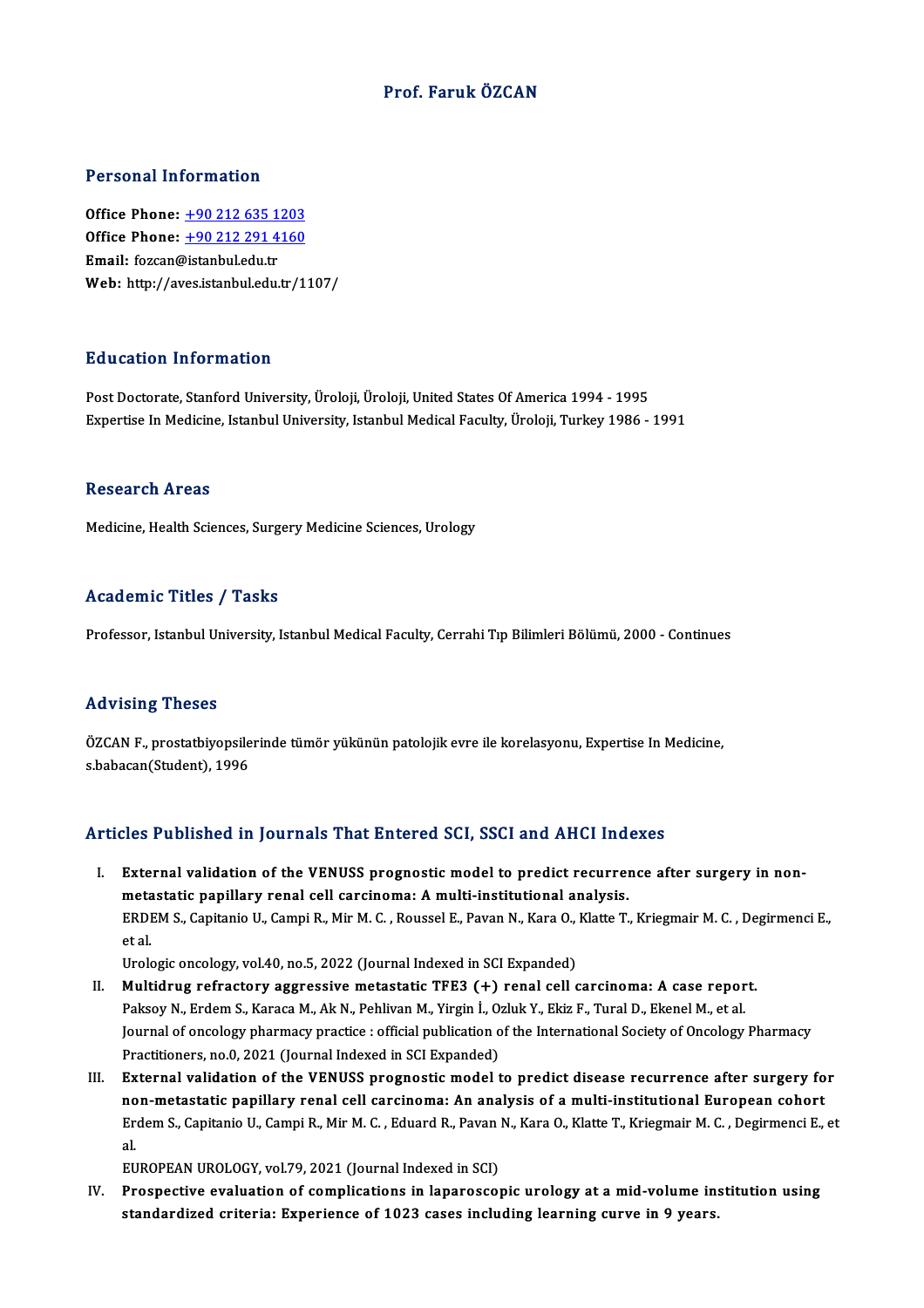ÖZCANF.

JOURNAL OF MINIMAL ACCESS SURGERY, vol.12, no.1, pp.33-40, 2016 (Journal Indexed in SCI)

- ÖZCAN F.<br>JOURNAL OF MINIMAL ACCESS SURGERY, vol.12, no.1, pp.33-40, 2016 (Journal Indexed in SCI)<br>V. Renal anastomosing hemangioma associated with end-stage renal disease: A case report<br>Perken N. Orlyk V. Degan S. Bekin B. JOURNAL OF MINIMAL ACCESS SURGERY, vol.12, no.1, pp.33-40, 2016 (Jo<br>Renal anastomosing hemangioma associated with end-stage rena<br>Berker N., Ozluk Y., Dogan S., Bakir B., Caliskan Y. K. , Ozcan F., Kilicaslan I.<br>VIRCHOWS AR Renal anastomosing hemangioma associated with energient and the Serker N., Ozluk Y., Dogan S., Bakir B., Caliskan Y. K. , Ozcan F<br>VIRCHOWS ARCHIV, vol.467, 2015 (Journal Indexed in SCI)<br>Use of a sombined retronoritaneossen Berker N., Ozluk Y., Dogan S., Bakir B., Caliskan Y. K. , Ozcan F., Kilicaslan I.<br>VIRCHOWS ARCHIV, vol.467, 2015 (Journal Indexed in SCI)<br>VI. Use of a combined retroperitoneoscopic and transperitoneal laparoscopic techniqu
- VIRCHOWS ARCHIV, vol.467, 2015 (Journal Indexed in SCI)<br>Use of a combined retroperitoneoscopic and transperitoneal lap<br>management of renal cell carcinoma with level I tumor thrombi.<br>Sanli O. Tofik T. Erdem S. Oktor T. M. T Use of a combined retroperitoneoscopic and tran<br>management of renal cell carcinoma with level I t<br>Sanli O., Tefik T., Erdem S., Oktar T. M. , Tunc M., Ozcan F.<br>Journal of minimal assess sursory, yol 9, no 4, np 169, 72 Sanli O., Tefik T., Erdem S., Oktar T. M. , Tunc M., Ozcan F.<br>Journal of minimal access surgery, vol.9, no.4, pp.168-72, 2013 (Journal Indexed in SCI Expanded)
- VII. Laparoscopic excision of local recurrence of renal cell carcinoma. Journal of minimal access surgery, vol.9, no.4, pp.168-72, 2013 (Journal cell carcinology of local recurrence of renal cell carcinol.<br>Sanli O., Erdem S., Tefik T., Aytac O., Yucel O. B. , Oktar T. M. , Ozcan F.<br>ISLS : Jour JSLS : Journal of the Society of Laparoendoscopic Surgeons, vol.16, pp.597-605, 2012 (Journal Indexed in SCI<br>Expanded) Sanli O., Erd<br>JSLS : Journ<br>Expanded)<br>LABABOSC JSLS : Journal of the Society of Laparoendoscopic Surgeons, vol.16, pp.597-605, 2012 (Journal Inc.<br>Expanded)<br>VIII. LAPAROSCOPIC RESECTION OF LOCAL RECURRENCE AFTER RADICAL NEPHRECTOMY
- OzcanF.,TefikT.,AytacO.,ErdemS.,YücelB.,TuncM.,SanliO. LAPAROSCOPIC RESECTION OF LOCAL RECURRENCE AFTER<br>Ozcan F., Tefik T., Aytac O., Erdem S., Yücel B., Tunc M., Sanli O.<br>JOURNAL OF ENDOUROLOGY, vol.26, 2012 (Journal Indexed in SCI)<br>A SIMPLE TECHNIQUE OF RERAIRING BLEURAL INU Ozcan F., Tefik T., Aytac O., Erdem S., Yücel B., Tunc M., Sanli O.<br>JOURNAL OF ENDOUROLOGY, vol.26, 2012 (Journal Indexed in SCI)<br>IX. A SIMPLE TECHNIQUE OF REPAIRING PLEURAL INJURY DURING LAPAROSCOPIC RENAL SURGERY
- JOURNAL OF ENDOUROLOGY, vol.26, 2012 (Journal Indexed in SCI)<br>A SIMPLE TECHNIQUE OF REPAIRING PLEURAL INJURY DUR<br>Tefik T., Sanli O., Oktar T., Aliyev E., Erdem S., Ander H., Ozcan F.<br>JOURNAL OF ENDOUROLOGY, vol.26, 2012 (J A SIMPLE TECHNIQUE OF REPAIRING PLEURAL INJURY DUR<br>Tefik T., Sanli O., Oktar T., Aliyev E., Erdem S., Ander H., Ozcan F.<br>JOURNAL OF ENDOUROLOGY, vol.26, 2012 (Journal Indexed in SCI)<br>Increased risk of advanced prestate sen Tefik T., Sanli O., Oktar T., Aliyev E., Erdem S., Ander H., Ozcan F.<br>JOURNAL OF ENDOUROLOGY, vol.26, 2012 (Journal Indexed in SCI)<br>X. Increased risk of advanced prostate cancer associated with MnSOD Ala-9-Val gene polymor
- JOURNAL OF ENDOUROLOGY, vol.26, 2012 (Journal Indexed<br>Increased risk of advanced prostate cancer associate<br>Kucukgergin C., Sanli O., Tefik T., Aydin M., Ozcan F., Seckin S.<br>MOLECULAR RIOLOGY RERORTS, vol.29, no.1, nn.192,1 Increased risk of advanced prostate cancer associated with MnSOD Ala-9-Val g<br>Kucukgergin C., Sanli O., Tefik T., Aydin M., Ozcan F., Seckin S.<br>MOLECULAR BIOLOGY REPORTS, vol.39, no.1, pp.193-198, 2012 (Journal Indexed in S Kucukgergin C., Sanli O., Tefik T., Aydin M., Ozcan F., Seckin S.<br>MOLECULAR BIOLOGY REPORTS, vol.39, no.1, pp.193-198, 2012 (Journal Indexed in SCI)<br>XI. Response Rates and Adverse Effects of Continuous Once-daily Sunitinib
- MOLECULAR BIOLOGY REPORTS, vol.39, no.1, pp.193-198, 201<br>Response Rates and Adverse Effects of Continuous One<br>Renal Cell Carcinoma: A Single-center Study in Turkey<br>Vidir L. Son E. Bassran M. Ekonol M. Agasglu E. Darondalil Response Rates and Adverse Effects of Continuous Once-daily Sunitinib in Patients wit<br>Renal Cell Carcinoma: A Single-center Study in Turkey<br>Yildiz I., Sen F., Basaran M., Ekenel M., Agaoglu F., Darendeliler E., Tunc H. M. Renal Cell Carcinoma: A Single-center Study in Turkey<br>Yildiz I., Sen F., Basaran M., Ekenel M., Agaoglu F., Darendeliler E., Tunc H. M. , Ozcan F., BAVBEK S.<br>JAPANESE JOURNAL OF CLINICAL ONCOLOGY, vol.41, no.12, pp.1380-13 Yildiz I., Sen F., Basaran M., Ekenel M., Agaoglu F., Darendeliler E., Tunc H. M. , Ozcan F., BAVBEK S.<br>JAPANESE JOURNAL OF CLINICAL ONCOLOGY, vol.41, no.12, pp.1380-1387, 2011 (Journal Indexed in SCI)<br>XII. Tissue Resonanc
- JAPANESE JOURNAL OF CLINICAL ONCOLOGY, vol.41, no.12, pp.1380-1387, 2011 (Journal Indexed in SCI)<br>XII. Tissue Resonance Interaction Method (TRIMprob) has the potential to be used alongside the<br>recognized tests in the scree Gokce O., Sanli O., Salmaslioglu A., Tunaci A., Ozsoy C., Ozcan F. recognized tests in the screening protocols for prostate cancer<br>Gokce O., Sanli O., Salmaslioglu A., Tunaci A., Ozsoy C., Ozcan F.<br>INTERNATIONAL JOURNAL OF UROLOGY, vol.16, no.6, pp.580-583, 2009 (Journal Indexed in SCI)<br>P Gokce O., Sanli O., Salmaslioglu A., Tunaci A., Ozsoy C., Ozcan F.<br>INTERNATIONAL JOURNAL OF UROLOGY, vol.16, no.6, pp.580-583, 2009 (Journ<br>XIII. Primary urethral plasmacytoma: A case report and literature review
- INTERNATIONAL JOURNAL OF UROLOGY, vol.16, no.6, p<br>Primary urethral plasmacytoma: A case report an<br>Gokce O., Acar O., Tunc M., Kilicaslan I., Esen T., Ozcan F.<br>KAOUSUING JOURNAL OF MEDICAL SCIENCES vol.24, n Primary urethral plasmacytoma: A case report and literature review<br>Gokce O., Acar O., Tunc M., Kilicaslan I., Esen T., Ozcan F.<br>KAOHSIUNG JOURNAL OF MEDICAL SCIENCES, vol.24, no.5, pp.274-277, 2008 (Journal Indexed in SCI) Gokce O., Acar O., Tunc M., Kilicaslan I., Esen T., Ozcan F.<br>KAOHSIUNG JOURNAL OF MEDICAL SCIENCES, vol.24, no.5, pp.274-277, 2008 (Journal Indexed in SCI)<br>XIV. The relationship between the expression of E-cadherin and tum
- KAOHSIUNG JOURNAL OF MEDICAL SCIENCES, vol.24, no<br>The relationship between the expression of E-cadl<br>high-grade stage T1 bladder urothelial carcinoma<br>Endemir E. Ozen E. Kiliseelan L. Berlaktes B. S. Uluseak The relationship between the expression of E-cadherin and t<br>high-grade stage T1 bladder urothelial carcinoma<br>Erdemir F., Ozcan F., Kilicaslan I., Parlaktas B. S. , Uluocak N., Gokce O.<br>INTERNATIONAL UPOLOGY AND NEPUPOLOGY high-grade stage T1 bladder urothelial carcinoma<br>Erdemir F., Ozcan F., Kilicaslan I., Parlaktas B. S. , Uluocak N., Gokce O.<br>INTERNATIONAL UROLOGY AND NEPHROLOGY, vol.39, no.4, pp.1031-1037, 2007 (Journal Indexed in SCI) Erdemir F., Ozcan F., Kilicaslan I., Parlaktas B. S. , Uluocak N., Gokce O.<br>INTERNATIONAL UROLOGY AND NEPHROLOGY, vol.39, no.4, pp.1031-1037, 2007 (Journa<br>XV. Sarcomatoid chromophobe renal cell carcinoma with squamous diff
- INTERNATIONAL UROLOGY AND NEP<br>Sarcomatoid chromophobe renal<br>Mete O., Kilicaslan I., Ozcan F., Uysal V.<br>PATHOLOGY .val 30, no 6, nn 508,500. Sarcomatoid chromophobe renal cell carcinoma with squamo<br>Mete O., Kilicaslan I., Ozcan F., Uysal V.<br>PATHOLOGY, vol.39, no.6, pp.598-599, 2007 (Journal Indexed in SCI)<br>The effect of squamous and (or glandular differentiatio
- Mete O., Kilicaslan I., Ozcan F., Uysal V.<br>PATHOLOGY, vol.39, no.6, pp.598-599, 2007 (Journal Indexed in SCI)<br>XVI. The effect of squamous and/or glandular differentiation on recurrence, progression and survival in<br>unot PATHOLOGY, vol.39, no.6, pp.598-59<br>The effect of squamous and/or g<br>urothelial carcinoma of bladder<br>EPDEMIP E. TINC M. OZSP E. BARI The effect of squamous and/or glandular differentiation on recurrence, pro<br>urothelial carcinoma of bladder<br>ERDEMIR F., TUNC M., Ozcan F., PARLAKTAS B. S. , ULUOCAK N., Kilicaslan I., GOKCE O.<br>INTERNATIONAL UROLOCY AND NERH urothelial carcinoma of bladder<br>ERDEMIR F., TUNC M., Ozcan F., PARLAKTAS B. S. , ULUOCAK N., Kilicaslan I., GOKCE O.<br>INTERNATIONAL UROLOGY AND NEPHROLOGY, vol.39, no.3, pp.803-807, 2007 (Journal Indexed in SCI)<br>Should pros ERDEMIR F., TUNC M., Ozcan F., PARLAKTAS B. S. , ULUOCAK N., Kilicaslan I., GOKCE O.<br>INTERNATIONAL UROLOGY AND NEPHROLOGY, vol.39, no.3, pp.803-807, 2007 (Journal Indexed in SCI)<br>XVII. Should prostate cancer status be dete
- INTERNATIONAL UROLOGY AND NEPHROLOGY, vol.39, no.3, pp.803-807, 2007 (Journal)<br>Should prostate cancer status be determined in patients undergoing radica<br>SANLI O., ACAR O., CELTIK M., OKTAR T., KILICARASLAN I., Ozcan F., TU Should prostate cancer status be determined in patients undergoing radical<br>SANLI 0., ACAR 0., CELTIK M., OKTAR T., KILICARASLAN I., Ozcan F., TUNC M., ESEN T.<br>UROLOGIA INTERNATIONALIS, vol.77, no.4, pp.307-310, 2006 (Journ SANLI O., ACAR O., CELTIK M., OKTAR T., KILICARASLAN I., Ozcan F., TUNC<br>UROLOGIA INTERNATIONALIS, vol.77, no.4, pp.307-310, 2006 (Journal In<br>XVIII. A case of renal cell carcinoma with a natural history of 13 years<br>QZCAN E.
- UROLOGIA INTERNAT<br>A case of renal cell<br>OZCAN F., Kilicaslan I.<br>UPOLOGIA INTERNAT XVIII. A case of renal cell carcinoma with a natural history of 13 years<br>OZCAN F., Kilicaslan I.<br>UROLOGIA INTERNATIONALIS, vol.72, no.2, pp.171-173, 2004 (Journal Indexed in SCI)
	- XIX. Expression of E-cadherin in prostate cancer in formalin-fixed, paraffin-embedded tissues: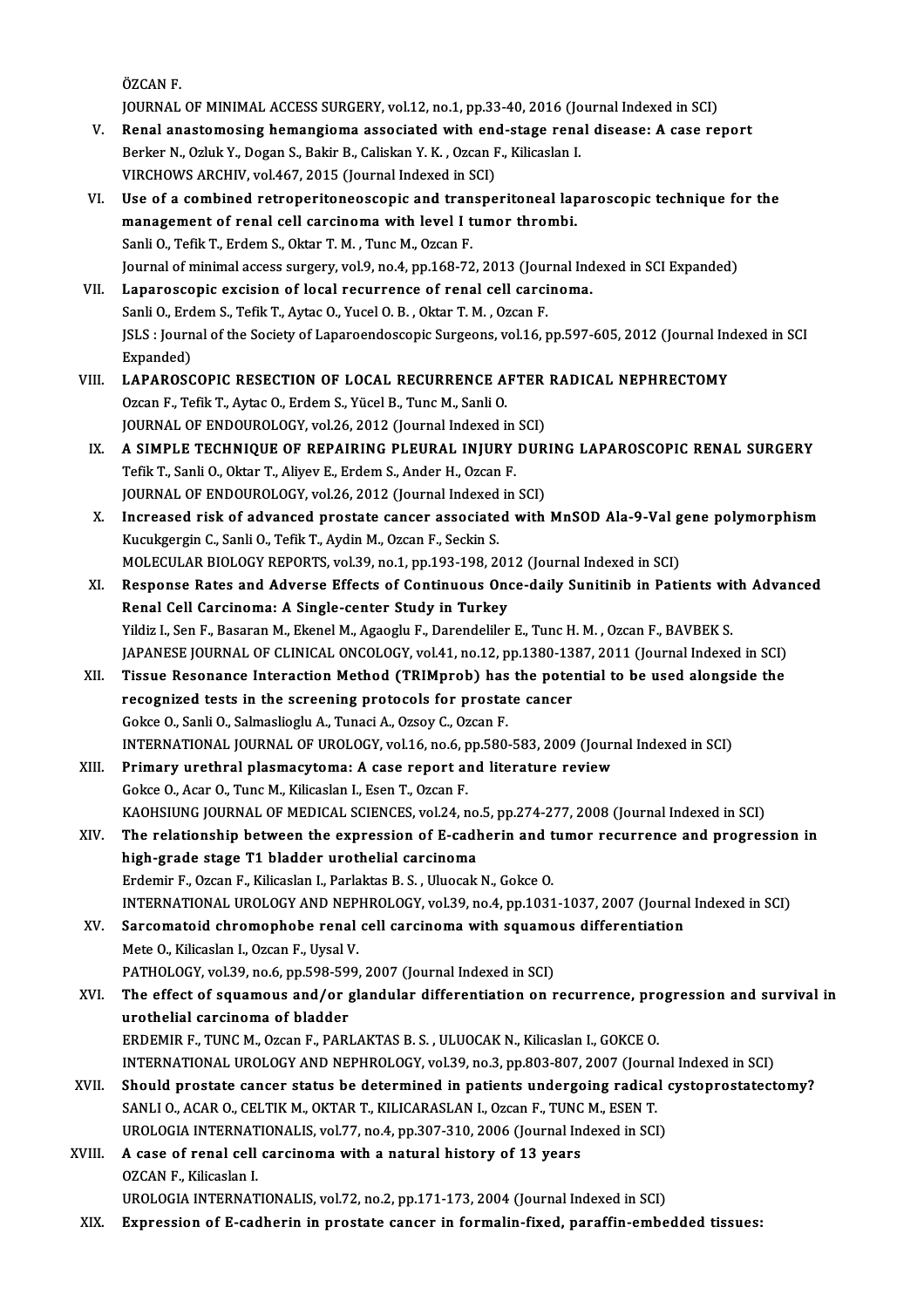correlation with pathological features KOKSAL I., OZCAN F., Kilicaslan I., TEFEKLI A. correlation with pathological features<br>KOKSAL I., OZCAN F., Kilicaslan I., TEFEKLI A.<br>PATHOLOGY, vol.34, no.3, pp.233-238, 2002 (Journal Indexed in SCI)<br>Correlation of nonineural invesion on radical prostatestomy KOKSAL I., OZCAN F., Kilicaslan I., TEFEKLI A.<br>PATHOLOGY, vol.34, no.3, pp.233-238, 2002 (Journal Indexed in SCI)<br>XX. Correlation of perineural invasion on radical prostatectomy specimens with other pathologic<br>nucespastic

- PATHOLOGY, vol.34, no.3, pp.233-238, 2<br>Correlation of perineural invasion<br>prognostic factors and PSA failure<br>Ozcar F Correl<mark>a</mark><br>progno:<br>Ozcan F.<br>FUROPE prognostic factors and PSA failure<br>Ozcan F.<br>EUROPEAN UROLOGY, vol.40, no.3, pp.308-312, 2001 (Journal Indexed in SCI)<br>Lymph nodal involvement by renal angiemyelinems Ozcan F.<br>EUROPEAN UROLOGY, vol.40, no.3, pp.308-312, 2001 (Journal Indexed<br>XXI. Lymph nodal involvement by renal angiomyolipoma<br>KOKSAL I., TUNC M., Kilicaslan I., ANDER H., OZCAN F., KAPLANCAN T.
- EUROPEAN UROLOGY, vol40, no.3, pp.308-312, 2001 (Journal Indexed<br>Lymph nodal involvement by renal angiomyolipoma<br>KOKSAL I., TUNC M., Kilicaslan I., ANDER H., OZCAN F., KAPLANCAN T.<br>INTERNATIONAL JOURNAL OF UROLOGY Vol 7 no INTERNATIONAL JOURNALOFUROLOGY,vol.7,no.10,pp.386-389,2000 (Journal Indexed inSCI)

#### Articles Published in Other Journals

- rticles Published in Other Journals<br>I. Von Hippel-Lindau Sendromu'nda Böbrek Tümörlerinin Yönetimi: Aynı Soyağacından Bir Aile İle Tek<br>Markar Denevimi, The Management of Vidney Tumors in Ven Hinpel Lindey Syndromey Single Merkez Deneyimi, The Management of Kidney Tumors in Von Hippel-Lindau Syndrome: Single Center<br>Experience With A Family From Same Pedigree Von Hippel-Lindau Sendromu'nda Böbrek Tümö<br>Merkez Deneyimi, The Management of Kidney T<br>Experience With A Family From Same Pedigree<br>EPDEM S, VERER S, SANLLMÖ, ÖZGAN E ERDEMS.,VEREPS.,ŞANLIM.Ö. ,ÖZCANF. THE NEW JOURNAL OF UROLOGY, vol.14, no.2, pp.125-136, 2019 (Other Refereed National Journals)
- ERDEM S., VEREP S., ŞANLI M. Ö., ÖZCAN F.<br>THE NEW JOURNAL OF UROLOGY, vol.14, no.2, pp.125-136, 2019 (Other Refereed National Journals)<br>II. INFRARENAL INFERIOR VENA CAVA CANNULATION DURING THE RESECTION OF RENAL TUMORS<br>EXT THE NEW JOURNAL OF UROLOGY, vol.14, no.2, pp.125-136, 2019 (Other Refereed National Journals)<br>INFRARENAL INFERIOR VENA CAVA CANNULATION DURING THE RESECTION OF RENAL TUMORS<br>EXTENDING INTO THE RIGHT HEART - NO NEED FOR HYPO EXTENDING INTO THE RIGHT HEART - NO NEED FOR HYPOTHERMIC TOTAL CIRCULATORY ARREST<br>Ugurlucan M., Oztas D. M. , Erdem S., Ekiz F., Sungur Z., Erginel B., Sanli O., Ozcan F., Ander A. H. , Nane I., et al. EXTENDING INTO THE RIGHT HEART - NO NEED FOR HYPOTHERMIC TOTAL CIRCULATORY ARREST<br>Ugurlucan M., Oztas D. M. , Erdem S., Ekiz F., Sungur Z., Erginel B., Sanli O., Ozcan F., Ander A. H. , Nane I., et al.<br>JOURNAL OF ISTANBUL Ugurlucan M., Oztas D. M. ,<br>JOURNAL OF ISTANBUL F.<br>(Journal Indexed in ESCI)<br>Von Hinnel Lindey, Sen I I. JOURNAL OF ISTANBUL FACULTY OF MEDICINE-ISTANBUL TIP FAKULTESI DERGISI, vol.82, no.2, pp.75-80, 201<br>(Journal Indexed in ESCI)<br>III. Von Hippel-Lindau Sendroumu'nda Böbrek Tümörlerinin Yönetimi: Aynı Soyağacından Bir Ai
- (Journal Indexed in ESCI)<br>III. Von Hippel-Lindau Sendroumu'nda Böbrek Tümörlerinin Yönetimi: Aynı Soyağacından Bir Aile İle<br>Tek Merkez Deneyimi ERDEMS.,ŞANLIM.Ö. ,VEREPS.,ÖZCANF. YENİ ÜROLOJİ DERGİSİ, vol.14, no.2, pp.125-136, 2019 (Other Refereed National Journals)
- IV. Sağ Atriuma UzanımGösteren Renal Tümörlerde İnfrarenal Vena Kava İnferior Kanulasyonu YENİ ÜROLOJİ DERGİSİ, vol.14, no.2, pp.125-136, 2019 (Other Re<br>Sağ Atriuma Uzanım Gösteren Renal Tümörlerde İnfrarer<br>Hipotermik Dolaşım Durdurulmasını Engelleyen Yöntem<br>Hävrkeen M. Didem Melis Ö. EPDEM S. Ekiz E. Zenrin S. Sağ Atriuma Uzanım Gösteren Renal Tümörlerde İnfrarenal Vena Kava İnferior Kanulasyonu –<br>Hipotermik Dolaşım Durdurulmasını Engelleyen Yöntem<br>Uğurlucan M., Didem Melis Ö., ERDEM S., Ekiz F., Zerrin S., Erginel B., ŞANLI M. Hi<mark>po</mark><br>Uğur<br>et al.<br>ismal Uğurlucan M., Didem Melis Ö., ERDEM S., Ekiz F., Zerrin S., Erginel B., ŞANLI M. Ö. , ÖZCAN F., ANDER A. I<br>et al.<br>İSTANBUL TIP FAKÜLTESİ DERGİSİ, vol.82, no.2, pp.75-80, 2019 (National Refreed University Journal)<br>Petroperi et al.<br>ISTANBUL TIP FAKÜLTESİ DERGİSİ, vol.82, no.2, pp.75-80, 2019 (National Refreed University Journal)<br>V. Retroperitoneoscopic nephrectomy has better perioperative outcomes than transperitoneal

- laparoscopic nephrectomy in obese patients Erdem S., Sanlı Ö., Tefik T., Oktar T. M., Ortac M., Karadenız M., Özcan F. TURKISH JOURNAL OF UROLOGY, vol.38, pp.80-87, 2012 (Journal Indexed in ESCI)
- VI. Relation between intravesical prostate protrusion and prostate volume and their clinical effects in patients with benign prostate hyperplasia ZORBAO.Ü. ,ŞANLIM.Ö. ,AKBULUTM.F. ,AKYOL Y.,ÇEKREZİB.,ÖZCANF. TURKISH JOURNAL OF UROLOGY, vol.34, no.2, pp.224-230, 2008 (Other Refereed National Journals)

#### Books&Book Chapters

- I. Robotik Radikal Nefrektomi ÖZCANF.,AYDINA.B. ,ŞANLIM.Ö. Robotik Radikal Nefrektomi<br>ÖZCAN F., AYDIN A. B. , ŞANLI M. Ö.<br>in: Robotik Üroloji, Apaydın Erdal, Editor, Türkiye Klinikleri Tıp Bilimleri Dergisi, Ankara, pp.15-17, 2021<br>Radikal Sistektomi Sonnası Üninen Divensiyen
- II. Radikal Sistektomi Sonrası Üriner Diversiyon<br>ERDEM S. ÖZCAN F. in: Robotik Üroloji, A<br><mark>Radikal Sistektom</mark>i<br>ERDEM S., ÖZCAN F.<br>in: Türk Üroloji Dorr in: Türk Üroloji Derneği Türk Üroloji Akademisi Ürolojik Onkoloji Bülteni - Mesane Kanseri, Sakıp Erturhan, Editor,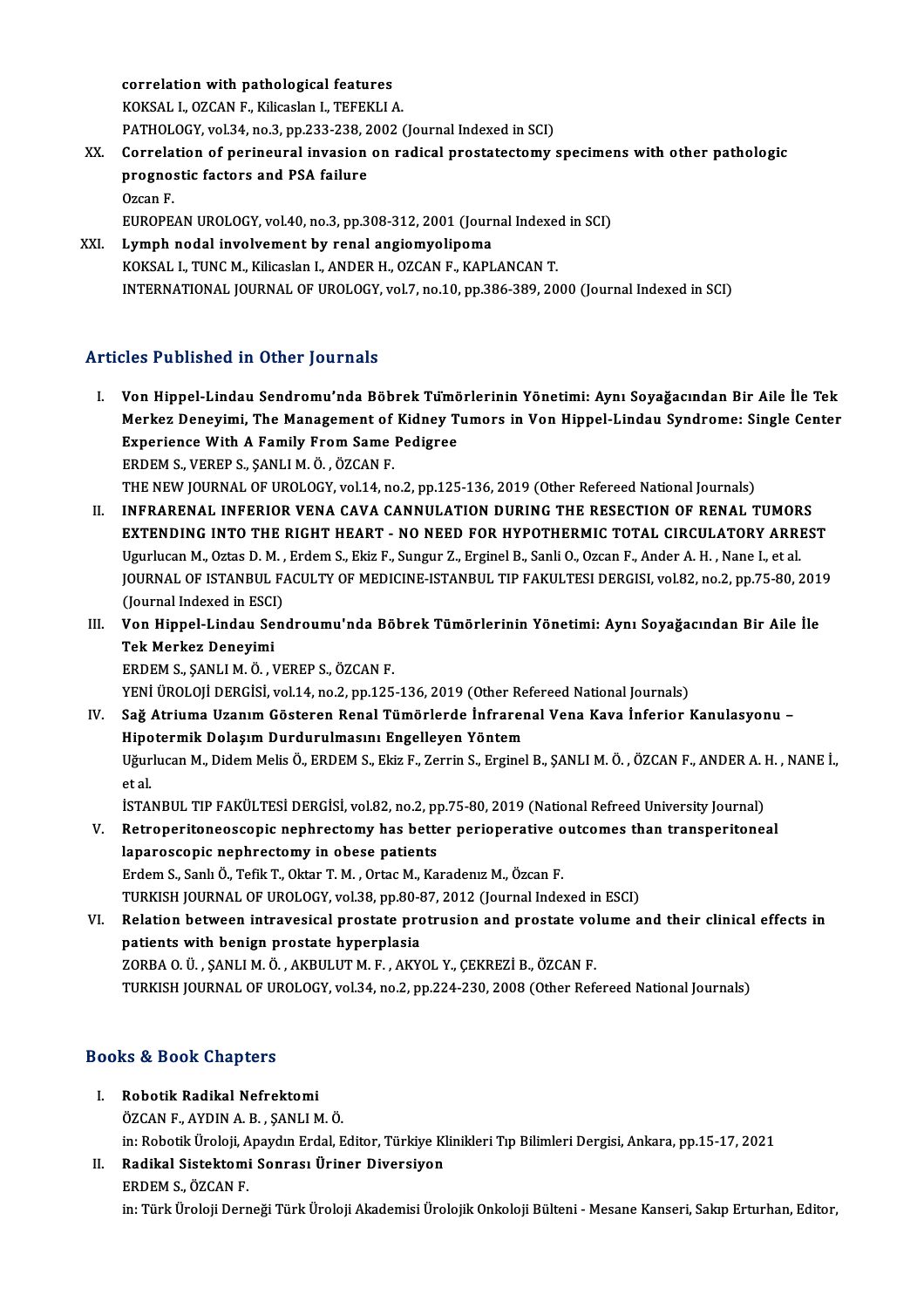Nobel Tıp Kitapevi Yayınları, İstanbul, pp.65-68, 2018

#### Refereed Congress / Symposium Publications in Proceedings

efereed Congress / Symposium Publications in Proceedings<br>I. External validation of the VENUSS prognostic model to predict disease recurrence after surgery for<br>The metastatic papillary renal call carginoma: An analysis of a noon-metastatic papillary renal cell carcinoma: An analysis of a multiinstitutional European cohort<br>non-metastatic papillary renal cell carcinoma: An analysis of a multiinstitutional European cohort<br>EPDEM S. CARITANIO IL C External validation of the VENUSS prognostic model to predict disease recurrence after surgery for<br>non-metastatic papillary renal cell carcinoma: An analysis of a multiinstitutional European cohort<br>ERDEM S., CAPITANIO U., non-metas<br>ERDEM S., (<br>M. C. , et al.<br>American L ERDEM S., CAPITANIO U., CAMPI R., CAMPI R., MIR M. C. , ROUSSEL E., PAVAN N., KARA Ö., KLATTE T., KRIEGMAIR<br>M. C. , et al.<br>American Urological Association Annual Meeting 2021, ONLINE, United States Of America, 10 - 13 Sept

M. C. , et al.<br>American Urological Association Annual Meeting 2021, ONLINE, United States Of America, 10 - 13 September 2021,<br>vol.206, pp.283 American Urological Association Annual Meeting 2021, ONLINE, United States Of America, 10 - 13 Septem<br>vol.206, pp.283<br>II. The diagnostic accuracy of Ga68 PSMA PET/CT on clinical lymph node staging before radical<br>prostatest

vol.206, pp.283<br>The diagnostic accuracy of Ga68 PSMA PET/CT on clinical lymph node staging before radical<br>prostatectomy in intermediate or high risk prostate cancer: The results of patient and lymph node<br>besed analyses The diagnostic<br>prostatectomy i<br>based analyses<br>Endom S. Has Sim prostatectomy in intermediate or high risk prostate cancer: The results of patient and lymph<br>based analyses<br>Erdem S., Has Şimşek D., Değirmenci M. E. , Aydın R., Bağbudar S., Özlük M. Y. , Şanlı Y., Şanlı M. Ö. , Özcan F.<br>

based analyses<br>18th International Prostate Forum, 12 - 13 December 2020, pp.34-35<br>18th International Prostate Forum, 12 - 13 December 2020, pp.34-35

III. Covid-19 pandemisinin günlük üroloji pratiğine etkisi: İlk 3 aylık dönemdeki çok merkezli 18th International Prostate Forum, 12 - 13 December 2020, pp.34-35<br>Covid-19 pandemisinin günlük üroloji pratiğine etkisi: İlk 3 aylık dönemdeki çok merkezli<br>çalışmamız(Impact of the Covid-19 pandemic on daily urology pract Covid-19 pandemisi<br>çalışmamız(Impact<br>results in Istanbul)<br>CAKICLM C. TEMİZM çalışmamız(Impact of the Covid-19 pandemic on daily urology practice: First 3 months multicenter<br>results in Istanbul)<br>ÇAKICI M. Ç. , TEMİZ M. Z. , İPLİKÇİ A., ÖZGÖR F., AKSOY A. K. , ÖZER M., ERDEM S., KÜÇÜK E. V. , ÖTÜNÇT

results in Istanbul)<br>ÇAKICI M. Ç. , TEMİZ M. Z. , İP<br>MÜSLÜMANOĞLU A. Y. , et al.<br>29. Ulusal Üraleji Online Kana ÇAKICI M. Ç. , TEMİZ M. Z. , İPLİKÇİ A., ÖZGÖR F., AKSOY A. K. , ÖZER M., ERDEM S., KÜÇÜK E<br>MÜSLÜMANOĞLU A. Y. , et al.<br>29. Ulusal Üroloji Online Kongresi (Uluslararası Katılımlı), Turkey, 17 - 21 November 2020<br>Imnast of t

MÜSLÜMANOĞLU A. Y. , et al.<br>29. Ulusal Üroloji Online Kongresi (Uluslararası Katılımlı), Turkey, 17 - 21 November 2020<br>IV. Impact of the Covid-19 pandemic on daily urology practice: First 3 months multicenter results i 29. Ulusal<br>Impact o<br>Istanbul<br>Calas M Impact of the Covid-19 pandemic on daily urology practice: First 3 months multicenter res<br>Istanbul<br>Çakıcı M. Ç. , Temiz M. Z. , İplikçi A., Özgör F., Aksoy A. K. , Özer M., Erdem S., Küçük E. V. , Ötünçtemur A<br>Müclümanoğlu

I<mark>stanbul</mark><br>Çakıcı M. Ç. , Temiz M. Z. , İ<br>Müslümanoğlu A. Y. , et al.<br>29. Husal Üralaji Online K Çakıcı M. Ç. , Temiz M. Z. , İplikçi A., Özgör F., Aksoy A. K. , Özer M., Erdem<br>Müslümanoğlu A. Y. , et al.<br>29. Ulusal Üroloji Online Kongresi, 17 - 21 November 2020, pp.520-523<br>Can preoporative Noutrephil (Lumphoeyte Bati

## Müslümanoğlu A. Y. , et al.<br>29. Ulusal Üroloji Online Kongresi, 17 - 21 November 2020, pp.520-523<br>V. Can preoperative Neutrophil/Lymphocyte Ratio (NLR) predict Grade Group Upgrading (GGU) at<br>radical prestatestery? 29. Ulusal Üroloji Online Ko<br>Can preoperative Neutr<br>radical prostatectomy?<br>Erdem S. Değirmengi M. E radical prostatectomy?<br>Erdem S., Değirmenci M. E. , Bağbudar S., Özlük M. Y. , Şanlı M. Ö. , Özcan F.

radical prostatectomy?<br>Erdem S., Değirmenci M. E. , Bağbudar S., Özlük M. Y. , Şanlı M. Ö. , Özcan F.<br>12th European Multidisciplinary Congress on Urological Cancers, 13 November - 14 December 2020, pp.118-122<br>The disgnesti VI. The diagnostic accuracy of Ga68 PSMA PET-CT on clinical lymph node staging before radical 12th European Multidisciplinary Congress on Urological Cancers, 13 November - 1<sup>1</sup><br>The diagnostic accuracy of Ga68 PSMA PET-CT on clinical lymph node sta<br>prostatectomy in patients with intermediate or high risk prostate ca ErdemS.,Has ŞimşekD.,DeğirmenciM.E. ,AydınR.,Bağbudar S.,ÖzlükM.Y. ,ŞanlıY.,ŞanlıM.Ö. ,ÖzcanF.

prostatectomy in patients with intermediate or high risk prostate cancer<br>Erdem S., Has Şimşek D., Değirmenci M. E. , Aydın R., Bağbudar S., Özlük M. Y. , Şanlı Y., Şanlı M. Ö. , Özcan F.<br>12th European Multidisciplinary Con Erdem S., Has Şimşek D., Değirmenci M. E. , Aydın R., Bağbudar S., Özlük M. Y. , Şanlı Y.<br>12th European Multidisciplinary Congress of Urological Cancers, 13 November - 14 I.<br>14 . Böyük A., Erdem S., Küçükgergin C., Tefik T

- 12th European Multidisciplinary Congress of Urological Cancers, 13 November 14 December 2020,<br>Böyük A., Erdem S., Küçükgergin C., Tefik T., Özcan F., Seçkin G. Ş. , Şanlı M. Ö. , Nane İ.<br>5. Ürolojik Cerrahi Kongresi-Onli VII. Böyük A., Erdem S., Küçükgergin C., Tefik T., Özcan F., Seçkin (<br>5. Ürolojik Cerrahi Kongresi-Online (Uluslararası Katılımlı), 7<br>VIII. Değirmenci M. E., Erdem S., Aydın A. B., Şanlı M. Ö., Özcan F.<br>5. Ürolojik Cerrahi 5. Ürolojik Cerrahi Kongresi-Online (Uluslararası Katılımlı), 7 November - 15 December 2020, pp.97<br>Değirmenci M. E. , Erdem S., Aydın A. B. , Şanlı M. Ö. , Özcan F.<br>5. Ürolojik Cerrahi Kongresi, 7 - 15 November 2020, pp.29
- VIII. Değirmenci M. E. , Erdem S., Aydın A. B. , Şanlı M. Ö. , Özcan F.<br>5. Ürolojik Cerrahi Kongresi, 7 15 November 2020, pp.295<br>IX. Böyük A., Erdem S., Aydın A. B. , Tefık T., Verep S., Özcan F., Şanlı M. Ö.
- 5. Ürolojik Cerrahi Kongresi, 7 15 November 2020, pp.295<br>Böyük A., Erdem S., Aydın A. B. , Tefik T., Verep S., Özcan F., Şanlı M. Ö.<br>5. Ürolojik Cerrahi Kongresi-Online (Uluslararası Katılımlı), 7 November 15 December
- X. Kasa İnvaze Olmayan Mesane Kanserinde Verilen İntravezikal BCG Tedavisi Covıd 19 Enfeksiyonunda<br>Koruyucu Bir Role Sahip Midir? Çok Merkezli Bir Calışmanın Ön Sonucları 5. Ürolojik Cerrahi Kongresi-Online (Uluslararası Katılımlı), 7 November - 15 Decem<br>Kasa İnvaze Olmayan Mesane Kanserinde Verilen İntravezikal BCG Tedavis<br>Koruyucu Bir Role Sahip Midir? Çok Merkezli Bir Calışmanın Ön Sonuç Kasa İnvaze Olmayan Mesane Kanserinde Verilen İntravezikal BCG Tedavisi Covıd 19 Enfeksiyonunda<br>Koruyucu Bir Role Sahip Midir? Çok Merkezli Bir Calışmanın Ön Sonuçları<br>DEĞİRMENCİ M. E. ,ŞANLI M. Ö. , ERDEM S., ÇULPAN M., Ç Koruyucu Bi<br>DEĞİRMENCİ<br>ATUĞ F., et al.<br>5. Ünelejik Cer DEĞİRMENCİ M. E. , ŞANLI M. Ö. , ERDEM S., ÇULPAN M., ÇİLESİZ N., AYDIN R., TURAN S., ER<br>ATUĞ F., et al.<br>5. Ürolojik Cerrahi Kongresi-Online (Uluslararası Katılımlı), Turkey, 7 - 15 November 2020<br>Değirmenci M. E., Sanlı M.

ATUĞ F., et al.<br>5. Ürolojik Cerrahi Kongresi-Online (Uluslararası Katılımlı), Turkey, 7 - 15 November 2020<br>XI. Değirmenci M. E. , Şanlı M. Ö. , Erdem S., Çulpan M., Çilesiz N. C. , Aydın R., Turan S., Ergül R. B. , Gür 5<br>De<br>al. Değirmenci M. E. , Şanlı M. Ö. , Erdem S., Çulpan M., Çilesiz N. C. , Aydın R., Turan S., Ergül R. l<br>al.<br>5. Ürolojik Cerrahi Kongresi-Online (Uluslararası Katılımlı), 7 - 15 November 2020, pp.308<br>Senum Prestate Spesifis An

al.<br>5. Ürolojik Cerrahi Kongresi-Online (Uluslararası Katılımlı), 7 - 15 November 2020, pp.308<br>XII. Serum Prostate-Specific Antigen (PSA) values in patients with COVID-19 disease

AydınA.B. ,ŞanlıM.Ö. ,ErdemS.,MedetalibeyoğluA.,KöseM.,ErgülR.B. ,AlpGöker E.,DönmezM. İ. ,ÖzcanF.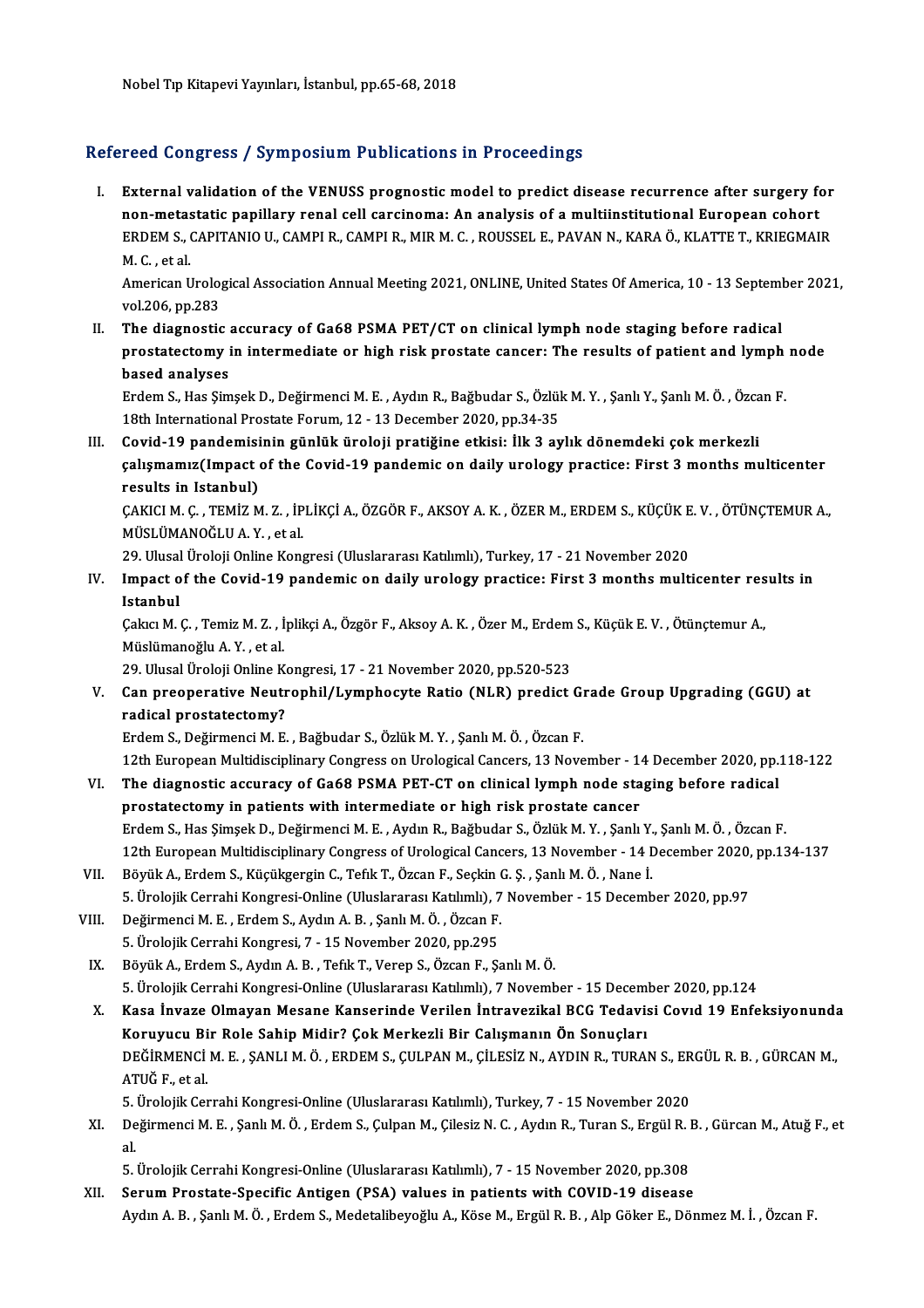10th Eurasian Urooncology Congress, 27 - 28 June 2020, pp.141<br>The role of Co69 PSMA PET CT on clinical lymph node sto

XIII. The role of Ga68 PSMA PET-CT on clinical lymph node staging in patients undergoing radical<br>prostatectomy 10th Eurasian Ur<br>The role of Gate<br>prostatectomy<br>Endom S. Has Sin The role of Ga68 PSMA PET-CT on clinical lymph node staging in patients undergoing<br>prostatectomy<br>Erdem S., Has Şimşek D., Değirmenci M. E. , Bağbudar S., Özlük M. Y. , Şanlı Y., Şanlı M. Ö. , Özcan F.<br>10. Eurosian Ureongel

prostatectomy<br>Erdem S., Has Şimşek D., Değirmenci M. E. , Bağbudar S., Özlük M<br>10. Eurasian Urooncology Congress, 27 - 28 June 2020, pp.113<br>Can preenerative Neutrophil (Lymphosyte ratio (NLP), p

Erdem S., Has Şimşek D., Değirmenci M. E. , Bağbudar S., Özlük M. Y. , Şanlı Y., Şanlı M. Ö. , Özcan F.<br>10. Eurasian Urooncology Congress, 27 - 28 June 2020, pp.113<br>XIV. Can preoperative Neutrophil/Lymphocyte ratio (NL 10. Eurasian Urooncology Congress, 27 - 28 June 2020, pp.113<br>Can preoperative Neutrophil/Lymphocyte ratio (NLR) predict gr<br>radical prostatectomy?<br>Erdem S., Değirmenci M. E., Bağbudar S., Özlük M. Y., Şanlı M. Ö., Özcan F. Can preoperative Neutrophil/Lymphocyte ratio (NLR) predict gr<br>radical prostatectomy?<br>Erdem S., Değirmenci M. E. , Bağbudar S., Özlük M. Y. , Şanlı M. Ö. , Özcan F.<br>10th Eurosian Ureopselogy Congress, 27, ... 28 June 2020,

10th Eurasian Urooncology Congress, 27 - 28 June 2020, pp.114 Erdem S., Değirmenci M. E. , Bağbudar S., Özlük M. Y. , Şanlı M. Ö. , Özcan F.<br>10th Eurasian Urooncology Congress, 27 - 28 June 2020, pp.114<br>XV. Evaluation of 40cmH2O vs 100cm H2O gravity irrigation system in fURS<br>TEELY T.

- 10th Eurasian Urooncology Congress, 27 28 June 2020, pp.1<br>**Evaluation of 40cmH2O vs 100cm H2O gravity irrigational S.**<br>TEFIK T., AYDIN A. B., AYDIN R., TURAN S., ÖZCAN F., NANE İ. Evaluation of 40cmH2O vs 100cm H2O gravity irrigation sy:<br>TEFIK T., AYDIN A. B., AYDIN R., TURAN S., ÖZCAN F., NANE İ.<br>5th Meeting of the EAU Section of Urolithiasis, 3 - 05 October 2019<br>Asik ve minimal invesiv parsival pe TEFIK T., AYDIN A. B. , AYDIN R., TURAN S., ÖZCAN F., NANE İ.<br>5th Meeting of the EAU Section of Urolithiasis, 3 - 05 October 2019<br>XVI. Açık ve minimal invaziv parsiyel nefrektomi tekniklerinin Trifekta analizi: Türk Ür
- 5th Meeting of the EAU Section of Urolithiasis, 3 05 October 2019<br>Açık ve minimal invaziv parsiyel nefrektomi tekniklerinin Trifekta analizi: Türk Üro<br>Üroonkoloji Çalışma Grubu Çok Merkezli Parsiyel Nefrektomi Veritabanı Açık ve minimal invaziv parsiyel nefrektomi tekniklerinin Trifekta analizi: Türk Üroloji Akademisi<br>Üroonkoloji Çalışma Grubu Çok Merkezli Parsiyel Nefrektomi Veritabanı sonuçları<br>ERDEM S., Efiloğlu Ö., ŞANLI M. Ö. , Canda **Üroc**<br>ERDI<br>et al.<br>12. U ERDEM S., Efiloğlu Ö., ŞANLI M. Ö. , Canda A. E. , Atmaca A. F. , Bozkur<br>et al.<br>13. Ulusal Endoüroloji Kongresi, Antalya, Turkey, 11 - 14 April 2019<br>Bobat vandımlı lanansakanik nadikal prestataktamide erken

13. Ulusal Endoüroloji Kongresi, Antalya, Turkey, 11 - 14 April 2019

et al.<br>13. Ulusal Endoüroloji Kongresi, Antalya, Turkey, 11 - 14 April 2019<br>XVII. Robot yardımlı laparoskopik radikal prostatektomide erken dönem onkolojik ve fonksiyonel<br>sonuçlar: İlk 22 vaka

ÖZCANF.,ERDEMS.,ŞANLIM.Ö. ,AydınB.

13.UlusalEndoürolojiKongresi,Antalya,Turkey,11 -14April2019

- XVIII. Elektif laparoskopik parsiyel nefrektomide uzamış sıcak iskemi süresi'nin renal fonksiyonlara etkisi 13. Ulusal Endoüroloji Kongresi, Antalya, Turkey, 11 - 14 April 2019<br>Elektif laparoskopik parsiyel nefrektomide uzamış sıcak iskemi süresi'nin renal fonksiyonlara<br>kalıcı mıdır? Sınırlı, uzamış ve aşırı uzamış iskemi sürele Elektif laparoskopik parsiyel nefrektor<br>kalıcı mıdır? Sınırlı, uzamış ve aşırı uza<br>ERDEM S., VEREP S., ŞANLI M. Ö. , ÖZCAN F.<br>12 Ulucal Endoüroloji Kongresi, Antalya Tu kalıcı mıdır? Sınırlı, uzamış ve aşırı uzamış iskemi süreleri ile<br>ERDEM S., VEREP S., ŞANLI M. Ö. , ÖZCAN F.<br>13. Ulusal Endoüroloji Kongresi, Antalya, Turkey, 11 - 14 April 2019<br>Measurement of ureteral assess sheath ferse
	-
	- ERDEM S., VEREP S., ŞANLI M. Ö., ÖZCAN F.<br>13. Ulusal Endoüroloji Kongresi, Antalya, Turkey, 11 14 April 2019<br>XIX. Measurement of ureteral access sheath force insertion: in vivostudy in 8 patients<br>TERIK T. PUTTICE S. SOMA 13. Ulusal Endoüroloji Kongresi, Antalya, Turkey, 11 - 14 April 2019<br>Measurement of ureteral access sheath force insertion: in vivostudy in 8 p<br>TEFİK T., BUTTICE S., SOMANI B., ERDEM S., KOÇAK T., ÖZCAN F., NANE İ., TRAXER TEFİK T., BUTTICE S., SOMANI B., ERDEM S., KOÇAK T., ÖZCAN F., NANE İ., TRAXER O.<br>7th International Alliance of Urolithiasis (IAU) Meeting, İstanbul, Turkey, 15 - 17 November 2018 TEFIK T., BUTTICE S., SOMANI B., ERDEM S., KOÇAK T., ÖZCAN F., NANE İ., TI<br>7th International Alliance of Urolithiasis (IAU) Meeting, İstanbul, Turkey, 15<br>XX. Cost analysis of waiting time for PCNL treatment of kidney Stone
	- Tefik T., AYDIN A. B. , Boyük A., ŞENTÜRK ÇİFTÇİ H., Ören M. M. , ÖZCAN F., NANE İ.<br>7th LAU Annual Conference, 15 17 November 2018 Cost analysis of waiting time for PCNL treatmer<br>Tefik T., AYDIN A. B., Boyük A., ŞENTÜRK ÇİFTÇİ H., Ö.<br>7th LAU Annual Conference, 15 - 17 November 2018<br>Cost Analysis of waiting time for PCLN treatent
	- XXI. Cost Analysis of waiting time for PCLN treatent of kidney stones TEFIK T., AYDIN A.B., Bayuk A., ŞENTÜRK ÇİFTÇİ H., Ören M.M., ÖZCAN F., NANE İ. Cost Analysis of waiting time for PCLN treatent of kidney stones<br>TEFIK T., AYDIN A. B. , Bayuk A., ŞENTÜRK ÇİFTÇİ H., Ören M. M. , ÖZCAN F., NAI<br>International Annual Urology, İstanbul, Turkey, 15 - 17 November 2018, pp.49<br>

### TEFIK T., AYDIN A. B. , Bayuk A., ŞENTÜRK ÇİFTÇİ H., Ören M. M. , ÖZCAN F., NANE İ.<br>International Annual Urology, İstanbul, Turkey, 15 - 17 November 2018, pp.49<br>XXII. Cytokine respose in kidney stone patients undergoing pe International Ar<br>Cytokine resp<br>ureteroscopy<br>TEEIK T. VEREI Cytokine respose in kidney stone patients undergoing percutaneous nep<br>ureteroscopy<br>TEFIK T., VEREP S., ŞENTÜRK ÇİFTÇİ H., ERDEM S., ŞANLI M. Ö. , ÖZCAN F., NANE İ.<br>27 Hlucal Üreleji Konsresi, Lefkese Turkey, 26 Ostober 201 ureteroscopy<br>TEFIK T., VEREP S., ŞENTÜRK ÇİFTÇİ H., ERDEM S., ŞANLI M. Ö. , ÖZCAN F., NANE İ.<br>27. Ulusal Üroloji Kongresi., Lefkoşa, Turkey, 26 October 2018 - 29 October 2019, pp.105

- TEFIK T., VEREP S., ŞENTÜRK ÇİFTÇİ H., ERDEM S., ŞANLI M. Ö. , ÖZCAN F., NANE İ.<br>27. Ulusal Üroloji Kongresi., Lefkoşa, Turkey, 26 October 2018 29 October 2019, pp.105<br>XXIII. Böbrek Taşı Olan Hastalarda Heterojenite İnde 27. Ulusal Üroloji Kongresi., Lefkoşa, Turkey, 26 October 2018 - 29 October 2019, pp.105<br>Böbrek Taşı Olan Hastalarda Heterojenite İndeksinin SWL Başarısını Öngörmedeki Etkisi.<br>TEFIK T., GASIMOV K., BULUT A., ŞENTÜRK ÇİFTÇİ TEFIK T., GASIMOV K., BULUT A., ŞENTÜRK ÇİFTÇİ H., canıtez i. o. , OKTAR T. M. , KARA C., ÖZCAN F., NANE İ.<br>27. Ulusal Üroloji Kongresi., Lefkoşe, Cyprus (Kktc), 26 - 29 October 2018, pp.105 TEFIK T., GASIMOV K., BULUT A., ŞENTÜRK ÇİFTÇİ H., canıtez i. o. , OKTAR T. M. , KARA C., ÖZCAN F., NANE İ.<br>27. Ulusal Üroloji Kongresi, Lefkoşe, Cyprus (Kktc), 26 - 29 October 2018, pp.105<br>XXIV. Açık ve minimal invaziv pa
- 27. Ulusal Üroloji Kongresi., Lefkoşe, Cyprus (Kktc), 26 29 October 2018, pp.105<br>Açık ve minimal invaziv parsiyel nefrektomi tekniklerinin Trifekta analizi: Türk Üro<br>Üroonkoloji Çalışma Grubu Çok Merkezli Parsiyel Nefrek Açık ve minimal invaziv parsiyel nefrektomi tekniklerinin Trifekta analizi: Türk Üroloji Akademisi<br>Üroonkoloji Çalışma Grubu Çok Merkezli Parsiyel Nefrektomi Veritabanı sonuçları<br>ERDEM S., Efiloğlu Ö., ŞANLI M. Ö. , Canda Üroonkoloji Çalışma Grubu Çok Merkezli Parsiyel Nefrektomi Veritabanı sonuçları<br>ERDEM S., Efiloğlu Ö., ŞANLI M. Ö. , Canda A. E. , Atmaca A. F. , Bozkurt Y., Turna B., Semerci B.,<br>et al.<br>27. Ulusal Üroloji Kongresi, Bafra, ERDEM S., Efiloğlu Ö., SANLI M. Ö., Canda A. E., Atmaca A. F., Bozkurt Y., Turna B., Semerci B., Cakmak S., Kutsal C.,

- et al.<br>27. Ulusal Üroloji Kongresi, Bafra, Cyprus (Kktc), 26 29 October 2018<br>XXV. Does it matter who perform multiparametric magnetic resonance imaging directed cognitive<br>nnestate bioney to detect prestate concer? Th 27. Ulusal Üroloji Kongresi, Bafra, Cyprus (Kktc), 26 - 29 October 2018<br>Does it matter who perform multiparametric magnetic resonance imaging directed cogniti<br>prostate biopsy to detect prostate cancer? The comparison of ur Does it matter who perform multiparametric magnetic resonance imaging directed c<br>prostate biopsy to detect prostate cancer? The comparison of urologists and radiolo<br>ERDEM S., VEREP S., YİTGİN Y., Aydın B., Kartal M. G. , T prostate biopsy to detect prostate cancer? The comparison of urologists<br>ERDEM S., VEREP S., YİTGİN Y., Aydın B., Kartal M. G. , Tunacı A., Sanli O., ANDER A. F<br>36th World Congress of Endourology, Paris, France, 20 - 23 Sep ERDEM S., VEREP S., YİTGİN Y., Aydın B., Kartal M. G. , Tunacı A., Sanli O., ANDER A. H. , ÖZCAN F.<br>36th World Congress of Endourology, Paris, France, 20 - 23 September 2018, pp.5<br>XXVI. New catheter placement technique
-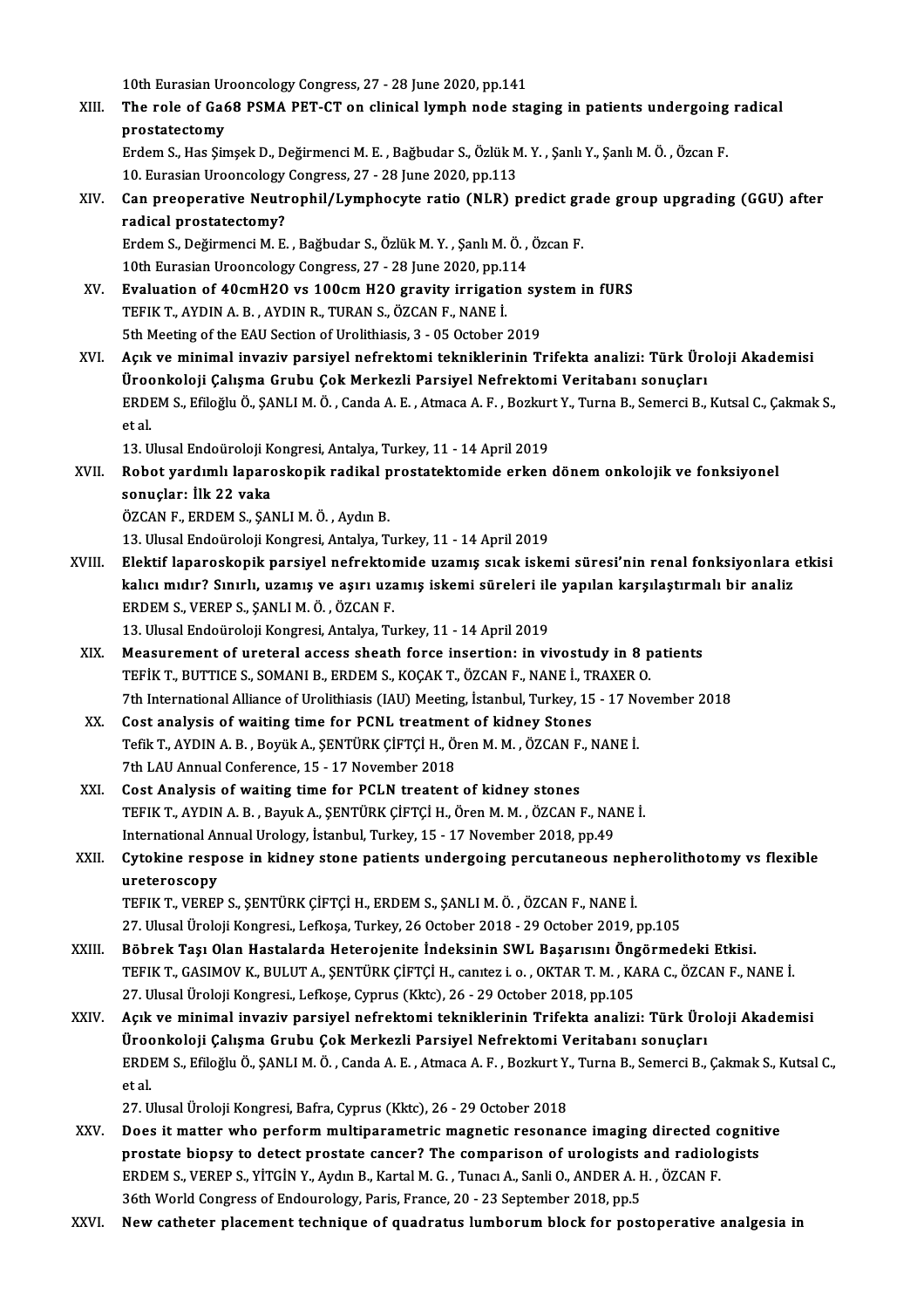laparoscopic nephrectomies: A preliminary report with technical description<br>KARADENIZ M. TEEIK T. ERDEM S. SANLLO, Sortink Ciftai H. NANE L. ÖZCAN E. Dingo laparoscopic nephrectomies: A preliminary report with technical description<br>KARADENIZ M., TEFIK T., ERDEM S., SANLI O., Şentürk Çiftçi H., NANE İ., ÖZCAN F., Dinçer B., Salvız E. A. , Tuğrul K.<br>M la<br>KA<br>M. KARADENIZ M., TEFIK T., ERDEM S., SANLI O., Şentürk Çiftçi H., NANE İ., ÖZCAN<br>M.<br>36th World Congress of Endourology, Paris, France, 20 - 23 September 2018<br>Matab pair analysis of kidney stanes >1100 Houngfield Unite treated

36th World Congress of Endourology, Paris, France, 20 - 23 September 2018

M.<br>36th World Congress of Endourology, Paris, France, 20 - 23 September 2018<br>XXVII. Match pair analysis of kidney stones >1100 Hounsfield Units treated with SWL decreasing frequency<br>increasing energy technique: Preliminary GASIMOV K., TEFIK T., Kara C., ERDEM S., KOÇAK T., ÖZCAN F., NANE İ. 36th World Congress of Endourology, Paris, France, 20 - 23 September 2018 GASIMOV K., TEFIK T., Kara C., ERDEM S., KOÇAK T., ÖZCAN F., NANE İ.<br>36th World Congress of Endourology, Paris, France, 20 - 23 September 2018<br>XXVIII. The relationship between PIRADSv2 scores and the incidence of prost 36th World Congres<br>The relationship<br>prostate biopsies<br>EPDEM S. ÖZCAN E The relationship between PIRADSv2 scores and the incidence of prostate<br>prostate biopsies<br>ERDEM S., ÖZCAN F., YİTGİN Y., VEREP S., Aydın B., Tunacı A., ANDER A. H. , SANLI O.<br>26th World Congress of Endourology, Paris, Erang prostate biopsies<br>36th World Congress of Endourology, Paris, France, 20 - 23 September 2018, pp.5<br>36th World Congress of Endourology, Paris, France, 20 - 23 September 2018, pp.5 XXIX. Measurement of ureteral access sheath force insertion: in vivo study in 6 patients 36th World Congress of Endourology, Paris, France, 20 - 23 September 2018, pp.5<br>Measurement of ureteral access sheath force insertion: in vivo study in 6 patients<br>TEFIK T., Buttice S., Somani B., ANDER A. H. , ERDEM S., VE Measurement of ureteral access sheath force insertion: in vivo study<br>TEFIK T., Buttice S., Somani B., ANDER A. H. , ERDEM S., VEREP S., ÖZCAN F., KO<br>36th World Congress of Endourology, Paris, France, 20 - 23 September 2018 TEFIK T., Buttice S., Somani B., ANDER A. H., ERDEM S., VEREP S., ÖZCAN F., KOÇAK T., NANE İ., 7<br>36th World Congress of Endourology, Paris, France, 20 - 23 September 2018<br>XXX. Analysis of the costs on the waiting list for 36th World Congress of Endourology, Paris, France, 20 - 23 September 2018<br>Analysis of the costs on the waiting list for percutanous treatment of kidne<br>Ozmez A., TEFIK T., Şentürk Çiftçi H., Aydın B., VEREP S., ERDEM S., ÖZ Analysis of the costs on the waiting list for percutanous treatment of<br>Ozmez A., TEFIK T., Şentürk Çiftçi H., Aydın B., VEREP S., ERDEM S., ÖZCAN F., N<br>36th World Congress of Endourology, Paris, France, 20 - 23 September 2 Ozmez A., TEFIK T., Şentürk Çiftçi H., Aydın B., VEREP S., ERDEM S., ÖZCAN F., NANE İ.<br>36th World Congress of Endourology, Paris, France, 20 - 23 September 2018<br>XXXI. The concordance between prostate cancer core sites 36th World Congress of Endourology, Paris, France, 20 - 23 September 2018<br>The concordance between prostate cancer core sites in cognitive systematic biopsy and the<br>localization of suspicious lesions at multiparametric pros The concordance be<br>localization of susp<br>preliminary report<br>EPDEM S. VEPEP S. V localization of suspicious lesions at multiparametric prostate magnetic res<br>preliminary report<br>ERDEM S., VEREP S., YİTGİN Y., Aydın B., Tunacı A., ANDER A. H. , SANLI O., ÖZCAN F.<br>26th World Congress of Endourology, Paris, preliminary report<br>ERDEM S., VEREP S., YİTGİN Y., Aydın B., Tunacı A., ANDER A. H. , SANLI O., ÖZC<br>36th World Congress of Endourology, Paris, France, 20 - 23 September 2018<br>Comparison of patient reported outcomes in SWL. F ERDEM S., VEREP S., YİTGİN Y., Aydın B., Tunacı A., ANDER A. H. , SANLI O., ÖZCAN F.<br>36th World Congress of Endourology, Paris, France, 20 - 23 September 2018<br>XXXII. Comparison of patient reported outcomes in SWL, FURS 36th World Congress of Endouro<br>Comparison of patient report<br>Quality of Life Questionnaire<br>VERERS STEELET FRANCS SAL Comparison of patient reported outcomes in SWL, FURS and<br>Quality of Life Questionnaire<br>VEREP S., TEFIK T., ERDEM S., SANLI O., KOÇAK T., ÖZCAN F., NANE İ.<br>26th World Congress of Endourelogy, Baris, Erange 20, 22 Sontamb Quality of Life Questionnaire<br>VEREP S., TEFIK T., ERDEM S., SANLI O., KOÇAK T., ÖZCAN F., NANE İ.<br>36th World Congress of Endourology, Paris, France, 20 - 23 September 2018 XXXIII. Clinical implication of stone culture on postoperative SIRS and concordance to pre- and 36th World Congress of Endourology, Paris, France, 20 - 23 September 20<br>Clinical implication of stone culture on postoperative SIRS and co<br>postoperative urine culture after percutaneous nephrolithotomy.<br>VERED S. TEELY T. D Clinical implication of stone culture on postoperative SIRS and constoperative urine culture after percutaneous nephrolithotomy<br>VEREP S., TEFIK T., Degirmenci E., ERDEM S., KOÇAK T., NANE İ., ÖZCAN F.<br>26th Werld Congress o postoperative urine culture after percutaneous nephrolithotomy.<br>VEREP S., TEFIK T., Degirmenci E., ERDEM S., KOÇAK T., NANE İ., ÖZCAN F.<br>36th World Congress of Endourology, Paris, France, 20 - 23 September 2018<br>Pelation be VEREP S., TEFIK T., Degirmenci E., ERDEM S., KOÇAK T., NANE İ., ÖZCAN F.<br>36th World Congress of Endourology, Paris, France, 20 - 23 September 2018<br>XXXIV. Relation between protein levels of antioxidant system enzyme gen 36th World Congress of Endourology, Paris, France, 20 - 23 September 2018<br>Relation between protein levels of antioxidant system enzyme genes with bladder cano<br>Abubekir B., ERDEM S., KÜÇÜKGERGİN C., Tefik T. C. , ÖZCAN F., Relation between protein levels of antioxidant sys<br>Abubekir B., ERDEM S., KÜÇÜKGERGİN C., Tefik T. C. , ÖZC<br>Eurasian Uro-Oncology Congress, 28 June - 01 July 2018<br>Companison of fomale and male patients for oncol Abubekir B., ERDEM S., KÜÇÜKGERGİN C., Tefik T. C. , ÖZCAN F., SEÇKİN G. Ş. , ŞANLI M. Ö. , NANE İ.<br>Eurasian Uro-Oncology Congress, 28 June - 01 July 2018<br>XXXV. Comparison of female and male patients for oncological pa Eurasian Uro-Oncology Congress, 28<br>Comparison of female and male<br>muscle invasive bladder cancer<br>SANULO PÖVÜV A Vegsi M EPDEM Comparison of female and male patients for oncological parameters and s<br>muscle invasive bladder cancer<br>SANLI O., BÖYÜK A., Yagci M., ERDEM S., Degirmenci E., Aydın B., VEREP S., ÖZCAN F.<br><sup>9th Euroasian Ureonsology</sup> Associa muscle invasive bladder cancer<br>SANLI O., BÖYÜK A., Yagci M., ERDEM S., Degirmenci E., Aydın B., VEREP S., ÖZCAN F.<br>8th Euroasian Urooncology Association Congress, Tbilisi, Georgia, 28 June - 01 July 2018<br>Belation between p SANLI O., BÖYÜK A., Yagci M., ERDEM S., Degirmenci E., Aydın B., VEREP S., ÖZCAN F.<br>8th Euroasian Urooncology Association Congress, Tbilisi, Georgia, 28 June - 01 July 2018<br>XXXVI. Relation between protein levels of antioxi 8th Euroasian Urooncology Association Congress, Tbilisi, Georgia, 28 June - 01 July 2018<br>Relation between protein levels of antioxidant system enzyme genes with blad<br>BÖYÜK A., ERDEM S., Küçükgergin C., TEFIK T., ÖZCAN F., Relation between protein levels of antioxidant system enzyme genes with black<br>BÖYÜK A., ERDEM S., Küçükgergin C., TEFIK T., ÖZCAN F., SEÇKİN G. Ş. , SANLI O., NANE İ.<br>8th Euroasian Urooncology Asociation Congress, Tbilisi, BÖYÜK A., ERDEM S., Küçükgergin C., TEFIK T., ÖZCAN F., SEÇKİN G. Ş. , SANLI O., NANE İ.<br>8th Euroasian Urooncology Asociation Congress, Tbilisi, Georgia, 28 June - 01 July 2018<br>XXXVII. The Oncological Outcomes of Laparosco 8th Euroasian Urooncology Asociation Congress, Tbilisi, Georgia, 28 June<br>The Oncological Outcomes of Laparoscopic Partial Nephrectomy<br>ERDEM S., VEREP S., TEFIK T., ANDER A. H. , NANE İ., ÖZCAN F., SANLI O.<br><sup>9th Euroasian U</sup> The Oncological Outcomes of Laparoscopic Partial Nephrectomy: Single center<br>ERDEM S., VEREP S., TEFIK T., ANDER A. H. , NANE İ., ÖZCAN F., SANLI O.<br>8th Euroasian Urooncology Association Congress, Tbilisi, Georgia, 28 June ERDEM S., VEREP S., TEFIK T., ANDER A. H., NANE İ., ÖZCAN F., SANLI O.<br>8th Euroasian Urooncology Association Congress, Tbilisi, Georgia, 28 June - 01 July 2018<br>XXXVIII. The association between lymph node density and pathol 8th Euroasian Urooncology Association Congress, Tbilisi, Georgia, 28 June - 01 July 2018<br>The association between lymph node density and pathologic stage and surviva<br>cystectomy in muscle invasive bladder cancer<br>BÖYÜK A., ER The association between lymph node density and pathocystectomy in muscle invasive bladder cancer<br>BÖYÜK A., ERDEM S., Aydın B., Önen M. M. , ÖZCAN F., SANLI O.<br>8th Eurossian Ureonselegy Association Congress, Thilisi Coor cystectomy in muscle invasive bladder cancer<br>BÖYÜK A., ERDEM S., Aydın B., Önen M. M. , ÖZCAN F., SANLI O.<br>8th Euroasian Urooncology Association Congress, Tbilisi, Georgia, 28 June - 01 July 2018<br>The fectors associated wit XXXIX. The factors associated with Gleason upgrading at radical prostatectomy: A perspective from the single institutional assessment of biopsy and final pathology 8th Euroasian Urooncology Association Congress, Tbilisi, Georgia, 28<br>The factors associated with Gleason upgrading at radical pro<br>single institutional assessment of biopsy and final pathology<br>EPDEM S. TEELY T. VERERS, OFWA ERDEMS.,TEFIKT.,VEREPS.,OzlukY.,KILIÇASLANI.,TUNÇH.M. ,SANLIO.,NANEİ.,ÖZCANF.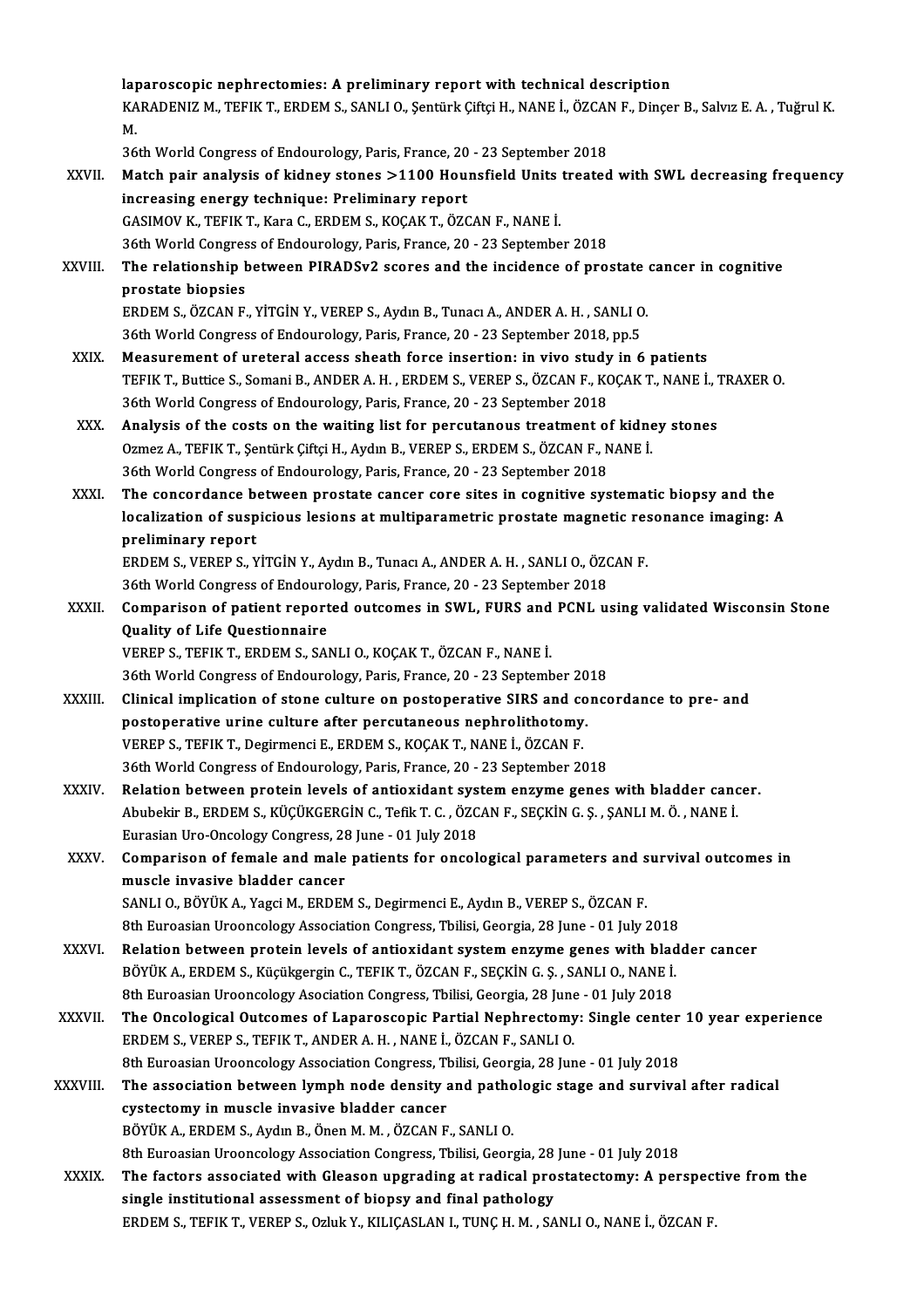113rd American Urological Association Annual Meeting, San Francisco, United States Of America, 18 - 21 May 2018<br>Increased fibrinesse and d dimer levels are associated with adverse tumer sharesteristics and

113rd American Urological Association Annual Meeting, San Francisco, United States Of America, 18 - 21 May<br>XL. Increased fibrinogen and d-dimer levels are associated with adverse tumor characteristics and<br>decreased curviva 113rd American Urological Association Annual Meeting, San Francisco, United States Of America, 18 - 21 Ma<br>Increased fibrinogen and d-dimer levels are associated with adverse tumor characteristics and<br>decreased survival in Increased fibrinogen and d-dimer levels are associated with adverse tumor characteristics and<br>decreased survival in renal cell carcinoma: The 2nd report with extended patient number and<br>follow-up

ERDEM S., VEREP S., Pazır Y., TEFIK T., TUNÇ H. M. , ÖZCAN F., SANLI O., NANE İ.

113rd American Urological Association Annual Meeting, San Francisco, United States Of America, 18 - 21 May 2018

- ERDEM S., VEREP S., Pazir Y., TEFIK T., TUNÇ H. M., ÖZCAN F., SANLI O., NANE İ.<br>113rd American Urological Association Annual Meeting, San Francisco, United States Of America, 18 21 May 20<br>XLI. The pathological upgrading 113rd American Urological Association Annual Meeting, San Francisco, United States Of America, 18 - 21 May<br>The pathological upgrading and upstaging after radical prostatectomy in low risk prostate cance<br>patients who are el The pathological upgrading and upstaging after radical prost<br>patients who are eligible for active surveillance: How safe is<br>ERDEM S., VEREP S., YİTGİN Y., TEFIK T., Ozluk Y., SANLI O., ÖZCAN F.<br>Sumposium on rabatissan Naw patients who are eligible for active surveillance: How safe is it to depend on bioptic pathology?<br>ERDEM S., VEREP S., YİTGİN Y., TEFIK T., Ozluk Y., SANLI O., ÖZCAN F.<br>Symposium on roboticsan New Technologies in Prostate C ERDEM S., VEREP S., YİTGİN Y., TEFIK T., Ozluk Y., SANLI O., ÖZCAN F.<br>Symposium on roboticsan New Technologies in Prostate Cancer, İstanbul, Turkey, 12 - 13 April 2018<br>XLII. Incidence of High Risk Prostate Cancer in Prosta
- Symposium on roboticsan New Technologies in Prostate Car<br>Incidence of High Risk Prostate Cancer in Prostate Bi<br>YİTGİN Y., VEREP S., Yagci M., ERDEM S., Tunacı A., ÖZCAN F.<br>Symposium on robotissan New Technologies in Prosta Incidence of High Risk Prostate Cancer in Prostate Biopsies According to PIRADSV2 Class<br>YiTGİN Y., VEREP S., Yagci M., ERDEM S., Tunacı A., ÖZCAN F.<br>Symposium on roboticsan New Technologies in Prostate Cancer, İstanbul, Tu
- YİTGİN Y., VEREP S., Yagci M., ERDEM S., Tunacı A., ÖZCAN F.<br>Symposium on roboticsan New Technologies in Prostate Cancer, İstanbul, Turkey, 12 13 April 2018<br>XLIII. Increased Warm Ischemia Time Associated Postoperative Re Symposium on roboticsan New Technologies in Prostate Cancer, İstanbul, Turkey, 12 - 13 April 2018<br>Increased Warm Ischemia Time Associated Postoperative Renal Functional Loss After Lapaı<br>Partial Nephrectomy In Patients With Increased Warm Ischemia Tim<br>Partial Nephrectomy In Patien<br>Intermediate Term Follow-Up<br>FRDEM S. RÖVÜK A. VERER S. TEI Partial Nephrectomy In Patients With Contralateral Functioning Kidney Is Regained During<br>Intermediate Term Follow-Up<br>ERDEM S., BÖYÜK A., VEREP S., TEFIK T., NANE İ., ÖZCAN F., SANLI O. Intermediate Term Follow-Up<br>ERDEM S., BÖYÜK A., VEREP S., TEFIK T., NANE İ., ÖZCAN F., SANLI O.<br>European Association of Urology Congress 2018, Kopenhag, Denmark, 16 - 20 March 2018<br>Masana kanaarli bastelanda yarvant unatel

ERDEM S., BÖYÜK A., VEREP S., TEFIK T., NANE İ., ÖZCAN F., SANLI O.<br>European Association of Urology Congress 2018, Kopenhag, Denmark, 16 - 20 March 2018<br>XLIV. Mesane kanserli hastalarda varyant urotelyal histoloji ile European Associat<br>Mesane kanserli<br>arasındaki ilişki.<br>PÖVÜV A. SANLLM Mesane kanserli hastalarda varyant urotelyal histoloji ile patolojik evre ve hastalığa özgü s<br>arasındaki ilişki.<br>BÖYÜK A., ŞANLI M. Ö. , ERDEM S., TEFİK T., ÖZLÜK M. Y. , KILIÇASLAN I., NANE İ., ÖZCAN F., TUNÇ H. M.<br>26 Hlu

arasındaki ilişki.<br>26. BÖYÜK A., ŞANLI M. Ö. , ERDEM S., TEFİK T., ÖZLÜK M. Y. , KILIÇASLAN I., NANE İ., ÖZCAN F., TUNÇ H. M.<br>26. Ulusal Üroloji Kongresi, Girne, Cyprus (Kktc), 12 - 15 October 2017 BÖYÜK A., ŞANLI M. Ö. , ERDEM S., TEFİK T., ÖZLÜK M. Y. , KILIÇASLAN I., NANE İ., ÖZCAN F., TUNÇ H. M.<br>26. Ulusal Üroloji Kongresi, Girne, Cyprus (Kktc), 12 - 15 October 2017<br>XLV. Mesane kanseri hastalarında radikal si

- 26. Ulusal Üroloji Kongresi, Girne, Cyprus (Kktc), 12 15 October 2017<br>Mesane kanseri hastalarında radikal sistektomi öncesi hipoalbu<br>sağkalım ile ilişkilidir; cerrahi komplikasyonlarla ilişkisi yoktur<br>FRDEM S. RÖVÜK A. V Mesane kanseri hastalarında radikal sistektomi öncesi hipoalbuminemi kanser spesifik ve genel<br>sağkalım ile ilişkilidir; cerrahi komplikasyonlarla ilişkisi yoktur<br>ERDEM S., BÖYÜK A., YİTGİN Y., GASIMOV K., VEREP S., TEFIK T sağkalım ile ilişkilidir; cerrahi komplikasyonlarla ilişkisi yoktur<br>ERDEM S., BÖYÜK A., YİTGİN Y., GASIMOV K., VEREP S., TEFIK T., KOÇAK T., ÖZCAN F., TUNC M., NANE İ., et al.<br>26. Ulusal Üroloji Kongresi, Girne, Cyprus (Kk ERDEM S., BÖYÜK A., YİTGİN Y., GASIMOV K., VEREP S., TEFIK T., KOÇAK T., ÖZCAN F., TUNC M., NANE İ., et al.<br>26. Ulusal Üroloji Kongresi, Girne, Cyprus (Kktc), 12 - 15 October 2017<br>XLVI. Kontralateral fonksiyonel böbrekli h
- 26. Ulusal Üroloji Kongresi, Girne, Cyprus (Kktc), 12 15 October 2017<br>Kontralateral fonksiyonel böbrekli hastalarda laparoskopik parsiyel nefrektomi sonrası aşırı uzamış<br>sıcak iskemiyle ilişkili renal fonksiyon kaybı ort Kontralateral fonksiyonel böbrekli hastalard:<br>sıcak iskemiyle ilişkili renal fonksiyon kaybı ç<br>iskemi vakalarıyla karşılaştırmalı bir çalışma<br>FPDEM S. VERER S. RÖVÜK A. TEELK T. AKINCI H sıcak iskemiyle ilişkili renal fonksiyon kaybı orta dönem takiplerde geri kazanılmaktadır:Sınırlı sıcak<br>iskemi vakalarıyla karşılaştırmalı bir çalışma<br>ERDEM S., VEREP S., BÖYÜK A., TEFIK T., AKINCI H. M. , ÖZCAN F., TUNC M ERDEM S., VEREP S., BÖYÜK A., TEFIK T., AKINCI H. M., ÖZCAN F., TUNC M., NANE İ., ŞANLI M. Ö.

ERDEM S., VEREP S., BÖYÜK A., TEFIK T., AKINCI H. M. , ÖZCAN F., TUNC M., NANE İ., ŞANLI M. Ö.<br>26. Ulusal Üroloji Kongresi, Girne, Cyprus (Kktc), 12 - 15 October 2017<br>XLVII. Radikal prostatektomi sonrası WHO/ISUP grade 26. Ulusal Üroloji Kongresi, Gi<br>Radikal prostatektomi son:<br>bulgular eşlik etmektedir?<br>EPDEM S. VERER S. TEELK T. Radikal prostatektomi sonrası WHO/ISUP grade grup yükselmesine hangi klinik ve histop:<br>bulgular eşlik etmektedir?<br>ERDEM S., VEREP S., TEFIK T., ÖZLÜK M. Y. , KILICARSLAN I., ŞANLI M. Ö. , NANE İ., TUNC M., ÖZCAN F.<br>26 Uluc bulgular eşlik etmektedir?<br>ERDEM S., VEREP S., TEFIK T., ÖZLÜK M. Y. , KILICARSLAN I., ŞANLI M. Ö. , NANE İ., TUNC M., ÖZCAN F.

26. Ulusal Üroloji Kongresi, Girne, Cyprus (Kktc), 12 - 15 October 2017

## XLVIII. Sağ atriyumu invaze eden seviye 4 kava trombüslü bir böbrek tümörünün multidisipliner cerrahi<br>tedavisi Sağ atriyumu invaze eden seviye 4 kava trombüslü bir böbrek tümörünün multidisipliner<br>tedavisi<br>ERDEM S., ÖZCAN F., ANDER A. H. , GASIMOV K., Uğurlucan M., Sayın Ö. A. , Ekiz F., Başaran M., NANE İ.<br>26 Ulucal Üreleji Kongre

tedavisi<br>ERDEM S., ÖZCAN F., ANDER A. H. , GASIMOV K., Uğurlucan M., Sayın Ö. *I*<br>26. Ulusal Üroloji Kongresi, Girne, Cyprus (Kktc), 12 - 15 October 2017<br>Mesane kanserli bastalarda yaryant ürotelyel bisteleji ile natel ERDEM S., ÖZCAN F., ANDER A. H. , GASIMOV K., Uğurlucan M., Sayın Ö. A. , Ekiz F., Başaran M., NANE İ.<br>26. Ulusal Üroloji Kongresi, Girne, Cyprus (Kktc), 12 - 15 October 2017<br>XLIX. Mesane kanserli hastalarda varyant ürotel

## 26. Ulusal Üroloji Kongresi, Girne, Cyprus (Kktc), 12 - 15 October 2017<br>Mesane kanserli hastalarda varyant ürotelyal histoloji ile patolojik evre ve hastalığa özgü sağkalım<br>arasındaki ilişki Mesane kanserli hastalarda varyant ürotelyal histoloji ile patolojik evre ve hastalığa öz<sub>i</sub><br>arasındaki ilişki<br>BÖYÜK A., ŞANLI M. Ö. , ERDEM S., TEFIK T., Özlük M. Y. , KILIÇASLAN I., NANE İ., ÖZCAN F., TUNC M.<br>26 Hlucel Ü

<mark>arasındaki ilişki</mark><br>BÖYÜK A., ŞANLI M. Ö. , ERDEM S., TEFIK T., Özlük M. Y. , KILIÇASLAN I.,<br>26. Ulusal Üroloji Kongresi, Girne, Cyprus (Kktc), 12 - 15 October 2017<br>Ven Hinnel Lindeu Sendremu'nde Böhnek Tümörlerinin Yöneti BÖYÜK A., ŞANLI M. Ö., ERDEM S., TEFIK T., Özlük M. Y., KILIÇASLAN I., NA<br>26. Ulusal Üroloji Kongresi, Girne, Cyprus (Kktc), 12 - 15 October 2017<br>L. Von Hippel-Lindau Sendromu'nda Böbrek Tümörlerinin Yönetimi<br>ERDEM S. VERE

- 26. Ulusal Üroloji Kongresi, Girne, Cyprus (Kktc), 12 15 October 2017<br>Von Hippel-Lindau Sendromu'nda Böbrek Tümörlerinin Yönetimi<br>ERDEM S., VEREP S., TEFIK T., ŞANLI M. Ö. , ÖZCAN F., NANE İ., ANDER A. H. , TUNC M. Von Hippel-Lindau Sendromu'nda Böbrek Tümörlerinin Yöneti<br>ERDEM S., VEREP S., TEFIK T., ŞANLI M. Ö. , ÖZCAN F., NANE İ., ANDER A<br>26. Ulusal Üroloji Kongresi, Girne, Cyprus (Kktc), 12 - 15 October 2017<br>Badikal prostataktarı ERDEM S., VEREP S., TEFIK T., ŞANLI M. Ö. , ÖZCAN F., NANE İ., ANDER A. H. , TUNC M.<br>26. Ulusal Üroloji Kongresi, Girne, Cyprus (Kktc), 12 - 15 October 2017<br>LI. Radikal prostatektomi sonrası WHO/ISUP grade grup yukselm
- 26. Ulusal Üroloji Kongresi, Girne, Cyprus (Kktc), 12 15 October 2017<br>Radikal prostatektomi sonrası WHO/ISUP grade grup yukselmesine hangi klinik ve histopat<br>bulgular eşlik etmektedir?<br>ERDEM S., VEREP S., TEFİK T., ÖZLÜK Radikal prostatektomi sonrası WHO/ISUP grade grup yukselmesine hangi klinik ve histopat<br>bulgular eşlik etmektedir?<br>ERDEM S., VEREP S., TEFİK T., ÖZLÜK M. Y. , KILIÇASLAN I., ŞANLI M. Ö. , NANE İ., TUNÇ H. M. , ÖZCAN F.<br>26

26.UlusalÜrolojiKongresi,Girne,Cyprus (Kktc),12 -15October 2017

LII. Artmış fibrinojen ve d-dimer değerleri böbrek hücreli karsinomda kötü tümör özellikleri ve azalmış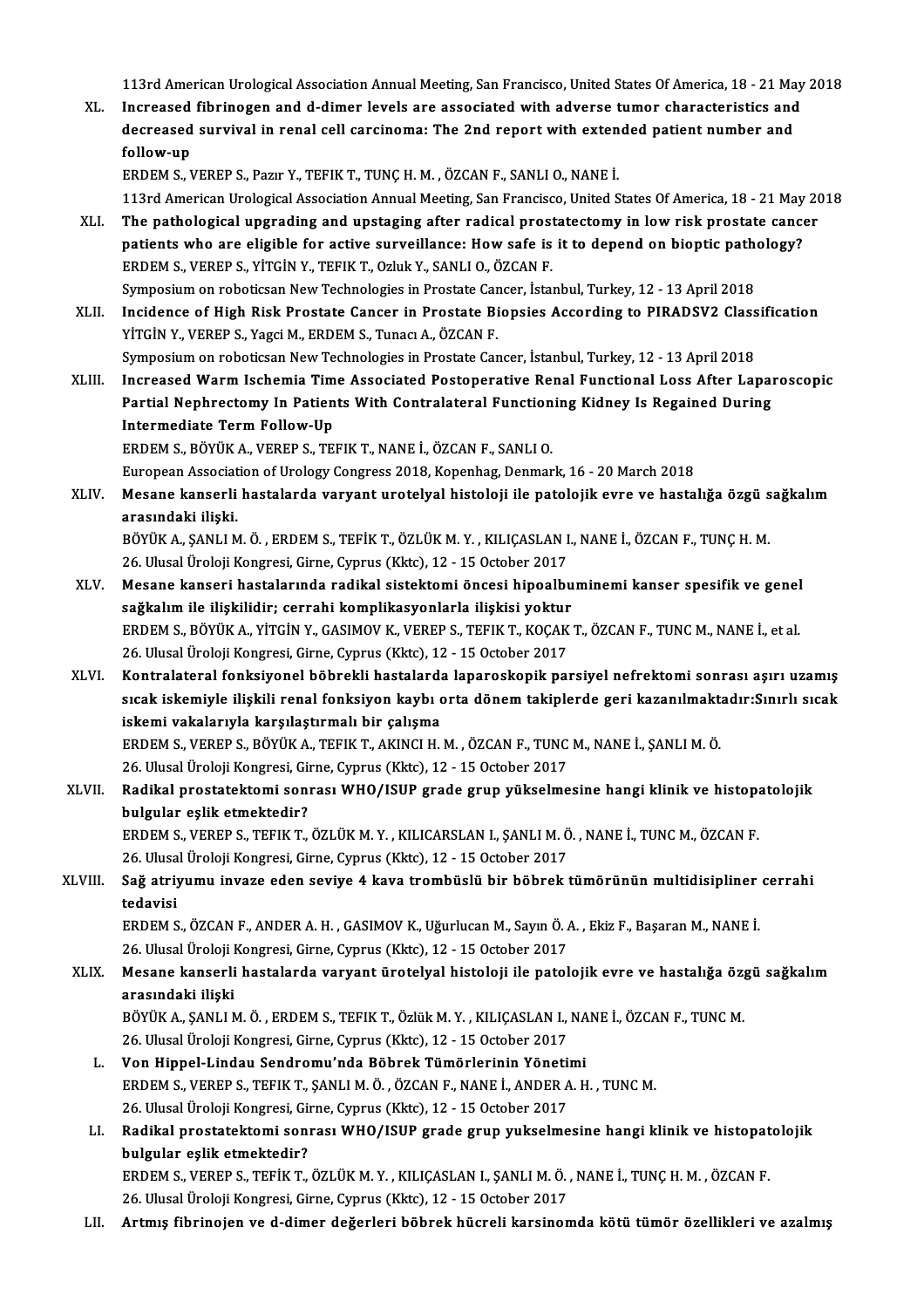sağkalımla ilişkilidir: Genişletimiş hasta sayısı ve takip süresi ile 2.rapor sağkalımla ilişkilidir: Genişletimiş hasta sayısı ve takip süresi ile 2.rap<br>ERDEM S., VEREP S., Pazır Y., TEFIK T., ÖZCAN F., TUNC M., ŞANLI M. Ö. , NANE İ.<br>26 Hlugal Üreleji Kongresi Girne Gunrus (Klts), 12, 15 Osteber 20 sağkalımla ilişkilidir: Genişletimiş hasta sayısı ve takip süresi il<br>ERDEM S., VEREP S., Pazır Y., TEFIK T., ÖZCAN F., TUNC M., ŞANLI M. Ö.,<br>26. Ulusal Üroloji Kongresi, Girne, Cyprus (Kktc), 12 - 15 October 2017<br>Artmış fi

ERDEM S., VEREP S., Pazır Y., TEFIK T., ÖZCAN F., TUNC M., ŞANLI M. Ö. , NANE İ.<br>26. Ulusal Üroloji Kongresi, Girne, Cyprus (Kktc), 12 - 15 October 2017<br>LIII. Artmış fibrinojen ve d-dimer değerleri böbrek hücreli karsinomd 26. Ulusal Üroloji Kongresi, Girne, Cyprus (Kktc), 12 - 15 October 2017<br>Artmış fibrinojen ve d-dimer değerleri böbrek hücreli karsinomda kötü tümör özellikleri ve azalmış<br>sağkalımla ilişkilidir: Genişletilmiş hasta sayısı Artmı<mark>ş</mark><br>sağkalıı<br>Ödülü)<br>EPDEM sağkalımla ilişkilidir: Genişletilmiş hasta sayısı ve takip suresi ile 2.rapor (<br>Ödülü)<br>ERDEM S., VEREP S., PAZIR Y., TEFİK T., ÖZCAN F., TUNÇ H. M. , ŞANLI M. Ö. , NANE İ.<br>26 Hlucal Üreleji Kongresi Cirne Cunrus (Klte), 1

Ödülü)<br>ERDEM S., VEREP S., PAZIR Y., TEFİK T., ÖZCAN F., TUNÇ H. M. , ŞANLI M<br>26. Ulusal Üroloji Kongresi, Girne, Cyprus (Kktc), 12 - 15 October 2017<br>Lanaroskanik narsiyal nefrektami yanılan fanksiyanel karsı bö

ERDEM S., VEREP S., PAZIR Y., TEFİK T., ÖZCAN F., TUNÇ H. M. , ŞANLI M. Ö. , NANE İ.<br>26. Ulusal Üroloji Kongresi, Girne, Cyprus (Kktc), 12 - 15 October 2017<br>LIV. Laparoskopik parsiyel nefrektomi yapılan fonksiyonel kar 26. Ulusal Üroloji Kongresi, Girne, Cyprus (Kktc), 12 - 15 October 2017<br>Laparoskopik parsiyel nefrektomi yapılan fonksiyonel karşı böbrekli hastalarda uzam<br>süresi ile ilişkili operasyon sonrası renal fonksiyon kaybı orta d Laparoskopik pa<br>süresi ile ilişkili<br>kazanılmaktadır<br>EPDEM S. PÖVÜV

süresi ile ilişkili operasyon sonrası renal fonksiyon kaybı orta dönem takiplerde geri<br>kazanılmaktadır<br>ERDEM S., BÖYÜK A., VEREP S., TEFIK T., AKINCI H. M. , ÖZCAN F., TUNC M., NANE İ., ŞANLI M. Ö.<br>26. Ulusal Üroloji Kongr ERDEM S., BÖYÜK A., VEREP S., TEFIK T., AKINCI H. M., ÖZCAN F., TUNC M., NANE İ., SANLI M. Ö. ERDEM S., BÖYÜK A., VEREP S., TEFIK T., AKINCI H. M. , ÖZCAN F., TUNC M., NANE İ., ŞANLI M. Ö.<br>26. Ulusal Üroloji Kongresi, Girne, Cyprus (Kktc), 12 - 15 October 2017<br>LV. Kasa invaze olmayan mesane kanserli hastalarda

26. Ulusal Üroloji Kongresi, Girne, Cyprus (Kktc), 12 - 15 October 2017<br>Kasa invaze olmayan mesane kanserli hastalarda radikal sistektomi sonrası düşük evreli ve organ<br>sınırlı hastalık görülmesi sağkalımda etkili midir? Ka Kasa invaze olmayan mesa<br>sınırlı hastalık görülmesi s<br>karşılaştırmalı bir çalışma<br>EPDEM S. PÖVÜV A. VEPED S sınırlı hastalık görülmesi sağkalımda etkili midir? Kasa invaze mesane kanserli hastalarla yapılan<br>karşılaştırmalı bir çalışma<br>ERDEM S., BÖYÜK A., VEREP S., YİTGİN Y., GASIMOV K., TEFIK T., AKINCI H. M. , ÖZCAN F., ŞANLI M

ka<br>ER<br>al. ERDEM S., BÖYÜK A., VEREP S., YİTGİN Y., GASIMOV K., TEFIK T., AKINCI<br>al.<br>26. Ulusal Üroloji Kongresi, Girne, Cyprus (Kktc), 12 - 15 October 2017<br>Lanangakanik Bansiyal Nefrektami Onkalajik Sanyalanı, Tak me

- al.<br>26. Ulusal Üroloji Kongresi, Girne, Cyprus (Kktc), 12 15 October 2017<br>LVI. Laparoskopik Parsiyel Nefrektomi Onkolojik Sonuçları: Tek merkeze ait 10 yıllık tecrübe The<br>Oncologisal Outsomes of Laparossopia Bartia 26. Ulusal Üroloji Kongresi, Girne, Cyprus (Kktc), 12 - 15 October 20<br>Laparoskopik Parsiyel Nefrektomi Onkolojik Sonuçları: Tek ı<br>Oncological Outcomes of Laparoscopic Partial Nephrectomy<br>FRDEM S. PÖVÜK A. VERER S. TEELK T. Laparoskopik Parsiyel Nefrektomi Onkolojik Sonuçları: Tek merkeze ait<br>Oncological Outcomes of Laparoscopic Partial Nephrectomy<br>ERDEM S., BÖYÜK A., VEREP S., TEFIK T., NANE İ., ÖZCAN F., TUNC M., ŞANLI M. Ö.<br>26 Hlucal Ürele Oncological Outcomes of Laparoscopic Partial Nephrectomy<br>ERDEM S., BÖYÜK A., VEREP S., TEFIK T., NANE İ., ÖZCAN F., TUNC M., Ş.<br>26. Ulusal Üroloji Kongresi, Girne, Cyprus (Kktc), 12 - 15 October 2017<br>Padikal sistektemi van ERDEM S., BÖYÜK A., VEREP S., TEFIK T., NANE İ., ÖZCAN F., TUNC M., ŞANLI M. Ö.<br>26. Ulusal Üroloji Kongresi, Girne, Cyprus (Kktc), 12 - 15 October 2017<br>LVII. Radikal sistektomi yapılmış yetişkin ve yaşlı mesane kanserl
- 26. Ulusal Üroloji Kongresi, Girne, Cyprus (Kktc), 12 15 October<br>Radikal sistektomi yapılmış yetişkin ve yaşlı mesane kansı<br>parametrelerin ve sağkalım bulgularının karşılaştırılması<br>FRARALA SÖVÜY A. CASIMOV V. VİTCİN V. Radikal sistektomi yapılmış yetişkin ve yaşlı mesane kanserli hastalar arasında onkolojik<br>parametrelerin ve sağkalım bulgularının karşılaştırılması<br>ERDEM S., BÖYÜK A., GASIMOV K., YİTGİN Y., VEREP S., TEFIK T., KOÇAK T., Ö parametrelerin ve sağkalım bulgularının karşılaştırılması<br>ERDEM S., BÖYÜK A., GASIMOV K., YİTGİN Y., VEREP S., TEFIK T., KOÇAK<br>26. Ulusal Üroloji Kongresi, Girne, Cyprus (Kktc), 12 - 15 October 2017<br>Aktif izlama uygun alun ERDEM S., BÖYÜK A., GASIMOV K., YİTGİN Y., VEREP S., TEFIK T., KOÇAK T., ÖZCAN F., TUNC M., NANE İ., et<br>26. Ulusal Üroloji Kongresi, Girne, Cyprus (Kktc), 12 - 15 October 2017<br>LVIII. Aktif izleme uygun olup erken radikal p

26. Ulusal Üroloji Kongresi, Girne, Cyprus (Kktc), 12 - 15 October 2017<br>Aktif izleme uygun olup erken radikal prostatektomi yapılan hastalarda patolojik sonuçların<br>retrospektif değerlendirilmesi Aktif izleme uygun olup erken radikal prostatektomi yapılan hastalarda patolojik sonuçların<br>retrospektif değerlendirilmesi<br>ERDEM S., VEREP S., TEFIK T., KILICARSLAN I., KOÇAK T., AKINCI H. M. , ŞANLI M. Ö. , ÖZCAN F., TUNC retrospektif değerlendirilmesi<br>ERDEM S., VEREP S., TEFIK T., KILICARSLAN I., KOÇAK T., AKINCI H. M. ,<br>26. Ulusal Üroloji Kongresi, Girne, Cyprus (Kktc), 12 - 15 October 2017<br>Clinisal and malasular genetis findings of a nat ERDEM S., VEREP S., TEFIK T., KILICARSLAN I., KOÇAK T., AKINCI H. M. , ŞANLI M. Ö. , ÖZCAN F.<br>26. Ulusal Üroloji Kongresi, Girne, Cyprus (Kktc), 12 - 15 October 2017<br>LIX. Clinical and molecular genetic findings of a patien

26. Ulusal Üroloji Kongresi, Girne, Cypru<br>Clinical and molecular genetic findi<br>ÖZCAN F., Yeşil G., ÖZCAN İ., ŞENEL Ş. N.<br>22rd Clabal Dantists and Radistris Danti Clinical and molecular genetic findings of a patient with fucosidosis: A Case report<br>ÖZCAN F., Yeşil G., ÖZCAN İ., ŞENEL Ş. N.<br>23rd Global Dentists and Pediatric Dentistry Annual Meeting, Münih, Germany, 17 - 18 July 2017,

ÖZCAN F., Yeşil G., ÖZCAN İ., ŞENEL Ş. N.<br>23rd Global Dentists and Pediatric Dentistry Annual Meeting, Münih, Germany, 17 - 18 July 2017, vol.7, no.7, p<br>23. Elektif laparoskopik parsiyel nefrektomide uzamış sıcak iskemi sü 23rd Global Dentists and Pediatric Dentistry Annual Meeting, Münih, Germany, 17 - 18 July 2017, vol.7, no.7, j<br>Elektif laparoskopik parsiyel nefrektomide uzamış sıcak iskemi süresine bağlı operasyon sonras<br>gelişen renal di LX. Elektif laparoskopik parsiyel nefrektomide uzamış sıcak iskemi süresine bağlı operasyon sonrası<br>gelişen renal disfonkisyon orta dönem takiplerde düzelmektedir: Sınırlı sıcak iskemi uygulanan<br>vakalarla karşılaştırmalı b gelişen renal disfonkisyon orta dönem takiplerde düzelmektedi<br>vakalarla karşılaştırmalı bir çalışma<br>ERDEM S., BÖYÜK A., TEFIK T., VEREP S., ÖZCAN F., NANE İ., ŞANLI M. Ö.<br>12 Ulucal Endeüreleji Kansresi Nevsebir Turkey 12 vakalarla karşılaştırmalı bir çalışma<br>ERDEM S., BÖYÜK A., TEFIK T., VEREP S., ÖZCAN F., NANE İ., ŞANLI M. Ö.<br>12. Ulusal Endoüroloji Kongresi, Nevşehir, Turkey, 12 - 15 April 2017, pp.58<br>Expanded indications (pop adharanca

- LXI. Expanded indications (non-adherence to guidelines) for SWL using semi-integrated lithotripter 12. Ulusal Endoüroloji Kongresi, Nevşehir, Turkey, 12 - 15 April 2017, pp.58<br>Expanded indications (non-adherence to guidelines) for SWL using semi-inte<br>NANE İ., TEFIK T., ERDEM S., BÖYÜK A., ÖZCAN F., KOÇAK T., ANDER A. H. Expanded indications (non-adherence to guidelines) for SWL using<br>NANE İ., TEFIK T., ERDEM S., BÖYÜK A., ÖZCAN F., KOÇAK T., ANDER A. H., AK<br>12. Ulusal Endoüroloji Kongresi, Nevşehir, Turkey, 12 - 15 April 2017, pp.34<br>Suese NANE İ., TEFIK T., ERDEM S., BÖYÜK A., ÖZCAN F., KOÇAK T., ANDER A. H. , AKINCI H. M.<br>12. Ulusal Endoüroloji Kongresi, Nevşehir, Turkey, 12 - 15 April 2017, pp.34<br>LXII. Success rate of expanded indications (non-adherence t
- 12. Ulusal Endoüroloji Kongresi, Nevşehir, Turkey, 12 15 April 2017, pp.34<br>Success rate of expanded indications (non-adherence to guidelines<br>lithotripter in a mid volume stone center Success rate of expanded indications (non-adherence to guidelines) for SWL using semi-intendition<br>Ithotripter in a mid volume stone center<br>TEFIK T., ERDEM S., KOÇAK T., OKTAR T. M. , ŞANLI M. Ö. , ÖZCAN F., ANDER A. H. , A TEFIK T., ERDEM S., KOÇAK T., OKTAR T. M., SANLI M. Ö., ÖZCAN F., ANDER A. H., AKINCI H. M., NANE İ.
- LXIII. Postoperative renal functional loss recovers during intermediate term follow-up in elective World Congress of Endourology, Cape Town, South Africa, 8 - 12 November 2016, pp.106<br>Postoperative renal functional loss recovers during intermediate term follow-u<br>laparoscopic partial nephrectomy with extended warm ischem laparoscopic partial nephrectomy with extended warm ischemia application 34thWorldCongress ofEndourology and SWL,CapeTown,SouthAfrica,8 -12November 2016,pp.74
- LXIV. Oral and clinical findings of patients Alpha Thalassemia: 2 cases reports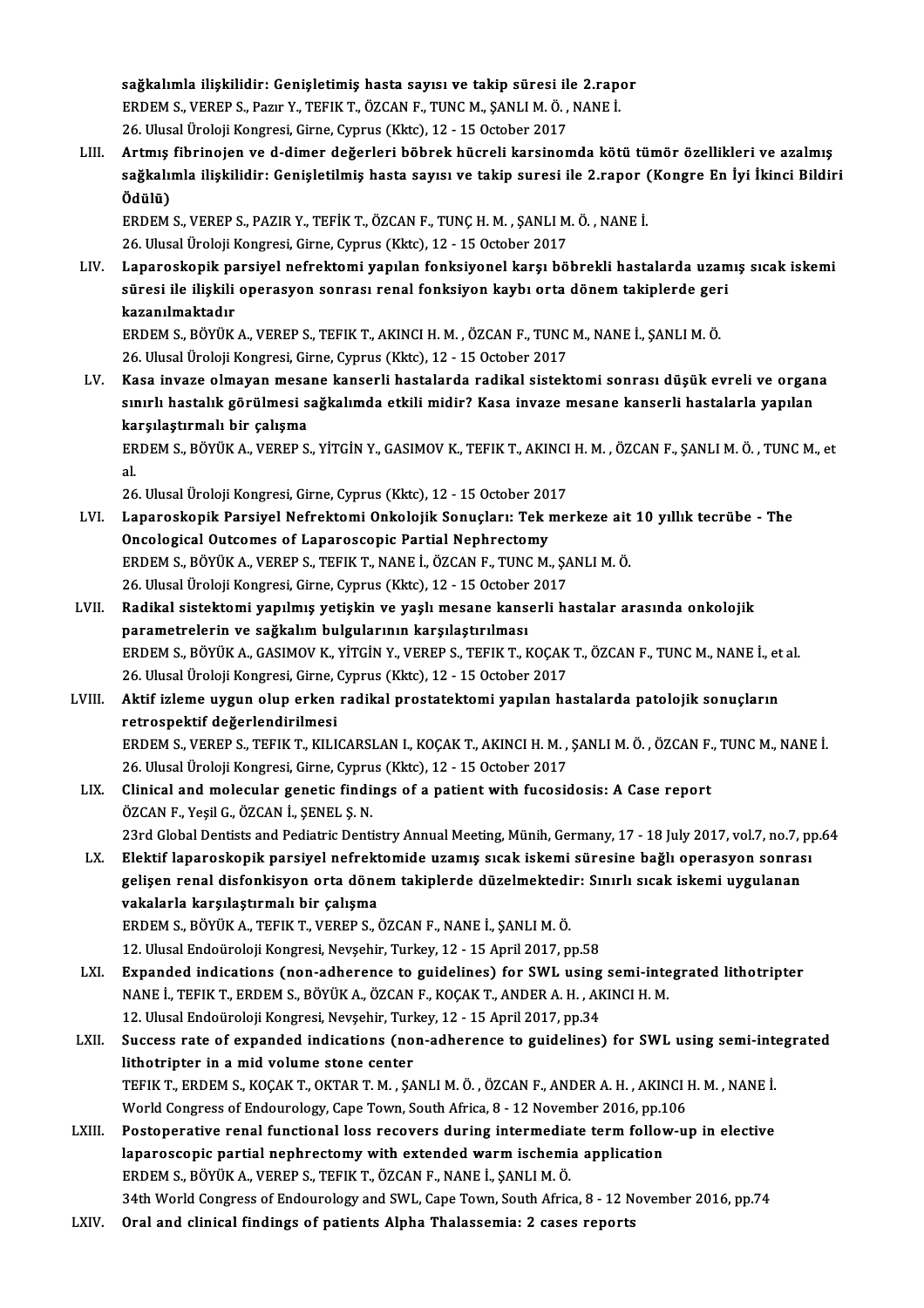ÖZCAN F., Yeşil G., ŞENEL Ş. N. , ÖZCAN İ.<br>PDAA 2016, 10th Biannial Conference of PDAA 2016-10th Biennial Conference of the Pediatric Dentistry Association of Asia, Tokyo, Japan, 26 - 28 May<br>2016, pp.308 ÖZCAN F., Yeş<br>PDAA 2016- 1<br>2016, pp.308<br>Masana kana LXV. Mesane kanseri tanılı hastalarda organ koruyucu tedavi sonuçlarımız 2016, pp.308<br>Mesane kanseri tanılı hastalarda organ koruyucu tedavi sonuçlarımız<br>IRIBAS A., AĞAOĞLU F., ÖZKURT S., KILIC L., EKENEL M., BAŞARAN M., TUNC M., ÖZCAN F., DİZDAR Y., DİŞÇİ R., et<br>al Me<br>IR<br>al.<br>20 IRIBAS A., AĞAOĞLU F., ÖZKURT S., KILIC L., EKENEL M., BAŞARAN M., T<br>al.<br>20. Ulusal Kanser Kongresi, Antalya, Turkey, 19 - 23 April 2013, pp.173<br>Lanaroskonik radikal prostatektemi onerasyonunda dikanli ile al.<br>20. Ulusal Kanser Kongresi, Antalya, Turkey, 19 - 23 April 2013, pp.173<br>LXVI. Laparoskopik radikal prostatektomi operasyonunda dikenli ile standart monofilaman sütür<br>kullanımının karsılastırılması. 20. Ulusal Kanser Kongresi, Antalya, Turkey, 19 - 23 April 2013, pp.173 Laparoskopik radikal prostatektomi operasyonunda dikenli ile standart monofilaman sü<br>kullanımının karşılaştırılması.<br>Tefik T., Khoder M., KARAKUŞ S., SALABAŞ E., ORTAÇ M., TUNÇ H. M. , ÖZCAN F., NANE İ., ŞANLI M. Ö.<br>22 Hlu <mark>kullanımının karşılaştırılması.</mark><br>Tefik T., Khoder M., KARAKUŞ S., SALABAŞ E., ORTAÇ M., TUNÇ H. M. , ÖZC<br>22. Ulusal Üroloji Kongresi, Girne, Cyprus (Kktc), 1 - 04 May 2012, pp.88<br>Lanaroskonik Badikal Brastatektemi: Erken 22. Ulusal Üroloji Kongresi, Girne, Cyprus (Kktc), 1 - 04 May 2012, pp.88<br>LXVII. Laparoskopik Radikal Prostatektomi: Erken dönem onkolojik sonuçlar. Tefik T., Khoder M., KARAKUŞ S., SALABAŞ E., ÖZCAN F., KOÇAK T., NANE İ., ŞANLI M. Ö. Laparoskopik Radikal Prostatektomi: Erken dönem onkolojik son<br>Tefik T., Khoder M., KARAKUŞ S., SALABAŞ E., ÖZCAN F., KOÇAK T., NANE İ.<br>22.Ulusal Üroloji Kongresi, Girne, Cyprus (Kktc), 1 - 04 May 2012, pp.117<br>Lan üst ürine Tefik T., Khoder M., KARAKUŞ S., SALABAŞ E., ÖZCAN F., KOÇAK T., NANE İ., ŞANLI M. Ö.<br>22.Ulusal Üroloji Kongresi, Girne, Cyprus (Kktc), 1 - 04 May 2012, pp.117<br>LXVIII. Lap üst üriner sistem cerrahisinin komplikasyonlar 22.Ulusal Ü<br>Lap üst ül<br>tecrübesi<br>Sanli O-TE Lap üst üriner sistem cerrahisinin komplikasyonları: Tek üroloji departma<br>tecrübesi<br>Sanli O., TEFIK T., ORTAÇ M., SALABAŞ E., NAGHIYEV R., NANE İ., ÖZCAN F., OZSOY C.<br>21 Hivesi Üroleji Kongresi İstanbul Turkey 20 Ostaber, tecrübesi<br>21.Ulusal Üroloji Kongresi, İstanbul, Turkey, 30 October - 03 November 2010, pp.1<br>21.Ulusal Üroloji Kongresi, İstanbul, Turkey, 30 October - 03 November 2010, pp.1 Sanli O., TEFIK T., ORTAÇ M., SALABAŞ E., NAGHIYEV R., NANE İ., ÖZCAN F., OZSOY C.<br>21.Ulusal Üroloji Kongresi, İstanbul, Turkey, 30 October - 03 November 2010, pp.1<br>LXIX. THE EFFECTS OF PROPHYLACTIC CALCIUM DOBESILATE REPERFUSION INJURY<br>AKKOÇ A., METİN A., KANDIRALI İ. E. , EROĞLU M., YANIK S., ÖZCAN F. THE EFFECTS OF PROPHYLACTIC CALCIUM DOBESILATE IN EX<br>REPERFUSION INJURY<br>AKKOÇ A., METİN A., KANDIRALI İ. E. , EROĞLU M., YANIK S., ÖZCAN F.<br>European Association of Urology Congress 2010 Barsolana Spain 16 European Association of Urology Congress 2010, Barselona, Spain, 16 - 20 April 2010, vol.9, pp.577 LXX. Evre I nonseminnmatöz testis kanserlerinde tedavisiz izlem sonuçlarımız KESKİN S., EKENEL M., BAŞARAN M., BAVBEK S., ESEN T., ÖZCAN F., TUNC M. III. Tıbbi Onkoloji Kongresi, Antalya, Turkey, 24 - 28 March 2010, pp.6 KESKİN S., EKENEL M., BAŞARAN M., BAVBEK S., ESEN T., ÖZCAN F., TUNC M.<br>III. Tıbbi Onkoloji Kongresi, Antalya, Turkey, 24 - 28 March 2010, pp.6<br>LXXI. Lap. Radikal Nefrektomi ile Açık Radikal Nefrektominin Prospektif Karşıl III. Tıbbi Onkoloji Kongresi, Antalya, Turkey, 24 - 28 March 2010, pp.6<br>Lap. Radikal Nefrektomi ile Açık Radikal Nefrektominin Prospektif Karşılaştırılma<br>ŞANLI M. Ö. , Tefik T., ORTAÇ M., KARAKUŞ S., KÜÇÜKDURMAZ F., Esen T Lap. Radikal Nefrektomi ile Açık Radikal Nefrektominin Prospektif K<br>ŞANLI M. Ö. , Tefik T., ORTAÇ M., KARAKUŞ S., KÜÇÜKDURMAZ F., Esen T., TUN<br>8. Ulusal Endoüroloji KOngresi, Antalya, Turkey, 4 - 07 November 2009, pp.1<br>1. SANLI M. Ö. , Tefik T., ORTAÇ M., KARAKUŞ S., KÜÇÜKDURMAZ F., Esen T., TUNC M., ÖZCAN F.<br>8. Ulusal Endoüroloji KOngresi, Antalya, Turkey, 4 - 07 November 2009, pp.1<br>LXXII. 1. High open conversion rate in laparoscopi 8. Ulusal Endoüroloji K0ngresi, Antalya, Turkey, 4 - 07 November 2<br>1. High open conversion rate in laparoscopic renal ablative<br>ŞANLI M. Ö. , TEFIK T., ORTAÇ M., Karakuş S., ÖZCAN F., İŞSEVER H.<br>27th World Congress of Endou 1. High open conversion rate in laparoscopic renal ablative surgery is limited v<br>ŞANLI M. Ö. , TEFIK T., ORTAÇ M., Karakuş S., ÖZCAN F., İŞSEVER H.<br>27th World Congress of Endourology & SWL, Münih, Germany, 6 - 10 October 2 SANLI M. Ö., TEFIK T., ORTAÇ M., Karakuş S., ÖZCAN F., İŞSEVER H.<br>27th World Congress of Endourology & SWL, Münih, Germany, 6 - 10 October 2009, pp.1<br>2. Hemostasis by using the Argon Beam Coagulation (ABC) without clamping 27th World Congress of Endourology & SWL, Münih, Germany, 6 - 10 October 2009, pp.1<br>2. Hemostasis by using the Argon Beam Coagulation (ABC) without clamping Renal Atery is<br>Sufficient in Solitary Peripheral T1a Renal Tumors 2. Hemostasis |<br>Sufficient in So<br>Sanu I M Ö - OP3<br>SANU I M Ö - OP3 Sufficient in Solıtary Peripheral T1a Renal Tumors T<br>Surgery (NSS)<br>ŞANLI M. Ö. , ORTAÇ M., Mut T., TEFIK T., ÖZCAN F., NANE İ.<br>27th World Congress of Endounelogy & SWI, Münih Corm Surgery (NSS)<br>\$ANLI M. Ö. , ORTAÇ M., Mut T., TEFIK T., ÖZCAN F., NANE İ.<br>27th World Congress of Endourology & SWL, Münih, Germany, 6 - 10 October 2009, pp.1 LXXIV. Effects of epidural anaesthesia on deep vein thrombosis after radical prostatectomies 27th World Congress of Endourology & SWL, Münih, Germany, 6 - 10 October 2009, pp.1<br>Effects of epidural anaesthesia on deep vein thrombosis after radical prostatectomies<br>Şentürk N. M. , Erdemir F., Poyanlı A., Özkan Seyhan Effects of epidural anaesthesia on deep vein thrombosis aft<br>Şentürk N. M. , Erdemir F., Poyanlı A., Özkan Seyhan T., Özcan F., Kad<br>19th Annual ESRA Congress , Rome, Italy, 01 October 2009, pp.158<br>Mangan sünereksit dismutas Şentürk N. M. , Erdemir F., Poyanlı A., Özkan Seyhan T., Özcan F., Kadıoğlu A., Esen T., Orhan Sungur M., Pembeci K.<br>19th Annual ESRA Congress , Rome, Italy, 01 October 2009, pp.158<br>LXXV. Mangan süperoksit dismutaz (Mn 19th Annual ESRA Congress , Rome, Italy, 01 October 2009, pp.158<br>Mangan süperoksit dismutaz (MnSOD) (Ala-9Val) ve glutatyon peroksidaz I (GPXI) (Pro198Leu) gen<br>polimorfizmlerinin prostat kanseri ile ilişkisi Mangan süperoksit dismutaz (MnSOD) (Ala-9Val) ve glutatyon peroksidaz I (GPX<br>polimorfizmlerinin prostat kanseri ile ilişkisi<br>Küçükgergin C., Gökpınar M., Şanlı M. Ö., Tefik T. Z. , Özcan F., Özkök E., Aydın M., Seçkin G. Ş polimorfizmlerinin prostat kanseri ile ilişkisi<br>Küçükgergin C., Gökpınar M., Şanlı M. Ö. , Tefik T. Z. , Özcan F., Özl<br>XX.Ulusal Üroloji Kongresi, Antalya, Turkey, 01 November 2008<br>Prostat kanserinin plarma nitrik eksit dü Küçükgergin C., Gökpınar M., Şanlı M. Ö. , Tefik T. Z. , Özcan F., Özkök E., Aydın M., Seç<br>XX.Ulusal Üroloji Kongresi, Antalya, Turkey, 01 November 2008<br>LXXVI. Prostat kanserinin plazma nitrik oksit düzeyi ve oksidatif str XX.Ulusal Üroloji Kongresi, Antalya, Turkey, 01 November 2008<br>Prostat kanserinin plazma nitrik oksit düzeyi ve oksidatif stres ile ilişl<br>Seçkin G. Ş. , Küçükgergin C., Şanlı M. Ö. , Tefik T. Z. , Özcan F., Özkök E., Aydın Prostat kanserinin plazma nitrik oksit düzeyi ve oksidatif st<br>Seçkin G. Ş. , Küçükgergin C., Şanlı M. Ö. , Tefik T. Z. , Özcan F., Özkök |<br>VIII. Ulusal Klinik Biyokimya Kongresi, Muğla, Turkey, 08 May 2008<br>Podikal prostate Seçkin G. Ş. , Küçükgergin C., Şanlı M. Ö. , Tefik T. Z. , Özcan F., Özkök E., Aydın M.<br>VIII. Ulusal Klinik Biyokimya Kongresi, Muğla, Turkey, 08 May 2008<br>LXXVII. Radikal prostatektomilerde epidural anestezinin derin v VIII. Ulusal Klinik Biyokimya Kongresi, Muğla, Turkey, 08 May 2008<br><mark>Radikal prostatektomilerde epidural anestezinin derin ven trombozu insidansına etkisi</mark><br>Şentürk N. M. , Erdemir F., Poyanlı A., Özkan Seyhan T., Özcan F., <mark>Radikal prostatektomilerde epidural anestezinin derin ven trombozu insidansına e</mark><br>Şentürk N. M. , Erdemir F., Poyanlı A., Özkan Seyhan T., Özcan F., Kadıoğlu A., Esen F., Orhan Su<br>XXXIV. Türk Anesteziyoloji ve Reanimasyon